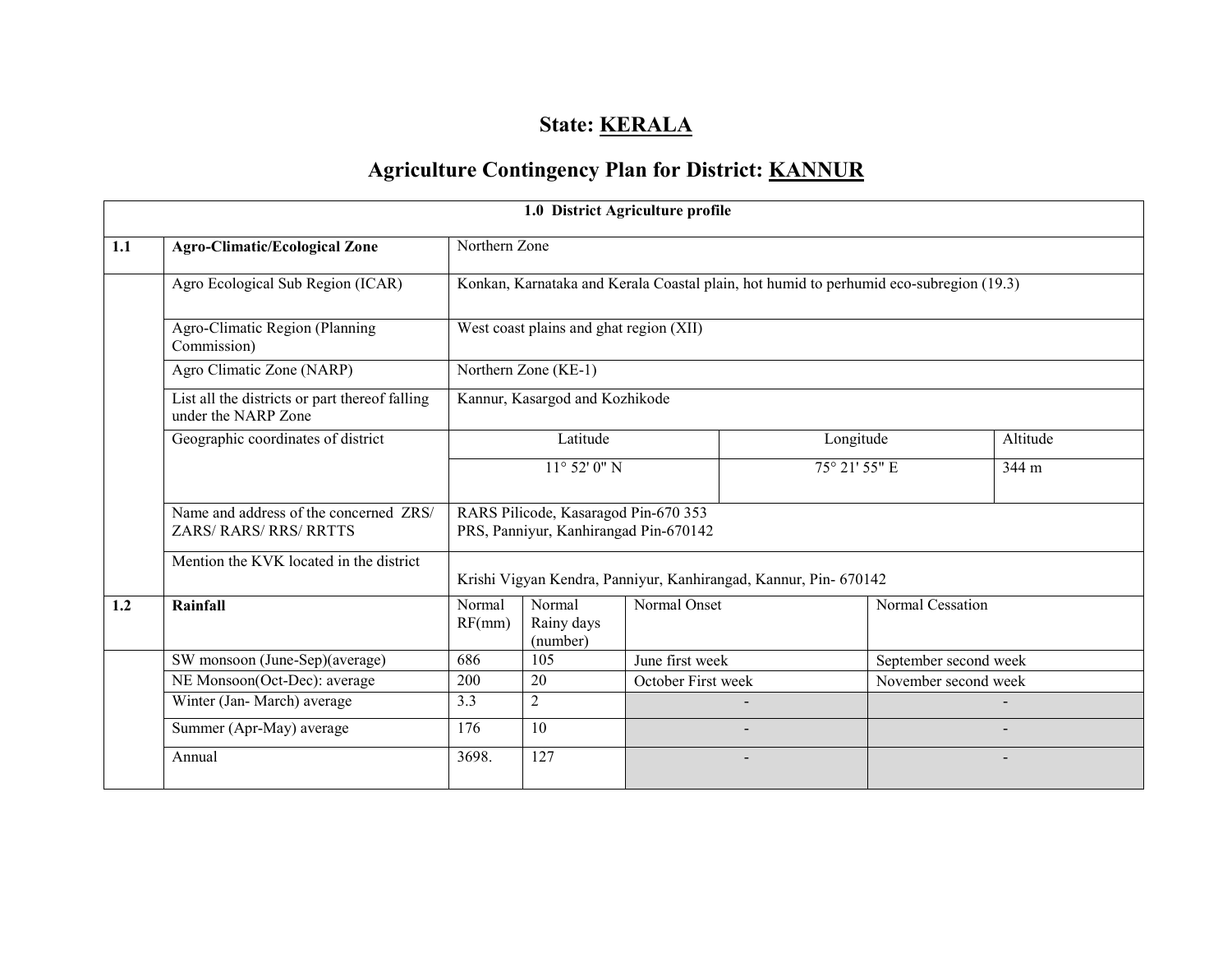| . | Land use<br>pattern of the<br>district (latest<br>statistics) | Geographical<br>Area<br>$^{\prime}000$ HA) | Forest area<br>$(000 \text{ ha})$ | Land under<br>non-<br>agricultural use | Permanent<br>pastures | Cultivable<br>wasteland | Land under<br>Misc. tree<br>crops and<br>groves | Barren and<br>uncultivable<br>land | Current<br>fallows | Other<br>fallows |
|---|---------------------------------------------------------------|--------------------------------------------|-----------------------------------|----------------------------------------|-----------------------|-------------------------|-------------------------------------------------|------------------------------------|--------------------|------------------|
|   | Area $(900 \text{ ha})$                                       | 296.6                                      | 18.9                              | 21.7                                   | 0.011                 | 4.6                     | .                                               | 9.9                                | 3.J                |                  |

| 1.4 | Major Soils (common names like shallow<br>red soils etc.,) | Area ('000 ha) | Percent (%) of total |
|-----|------------------------------------------------------------|----------------|----------------------|
|     | . Red Laterite soils                                       | 217.7          | 75                   |
|     | 2. Alluvial Soil                                           | 8.9            | $\overline{2}$       |
|     | 3. forest soil                                             | 18.9           | 7                    |
|     | 4. Hydromorpic saline                                      | 11.7           | $\mathbf b$          |
|     | 5. Riverine alluvium                                       | 32.9           | 10                   |
|     | Others (specify):                                          |                |                      |
| 1.5 | <b>Agricultural land use</b>                               | Area ('000 ha) | Cropping intensity % |
|     | Net sown area                                              | 228.9          |                      |
|     | Area sown more than once                                   | 10.1           | 108                  |
|     | Gross cropped area                                         | 247.0          |                      |

| 1.6 | Irrigation                   | Area ('000 ha) |                |                                    |  |  |  |  |  |
|-----|------------------------------|----------------|----------------|------------------------------------|--|--|--|--|--|
|     | Net irrigated area           | 49.5           |                |                                    |  |  |  |  |  |
|     | Gross irrigated area         | 19.9           |                |                                    |  |  |  |  |  |
|     | Rainfed area                 | 199.6          |                |                                    |  |  |  |  |  |
|     | <b>Sources of Irrigation</b> | Number         | Area ('000 ha) | Percentage of total irrigated area |  |  |  |  |  |
|     | Canals                       |                | 1.3            | 6.6                                |  |  |  |  |  |
|     | Tanks                        |                | 1.7            | 8.9                                |  |  |  |  |  |
|     | Open wells                   |                | 8.3            | 41.8                               |  |  |  |  |  |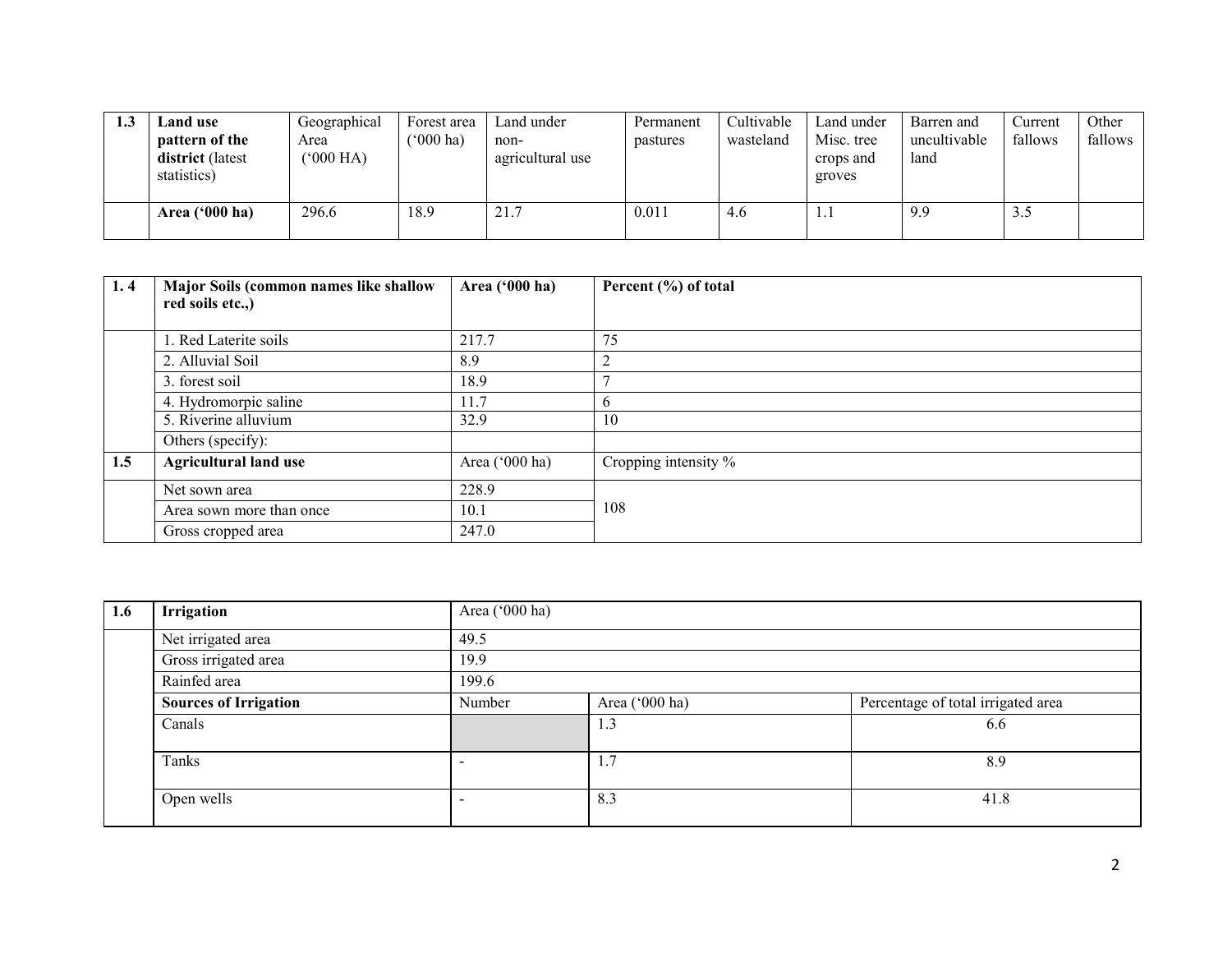| Bore wells                                                                                                 | $\blacksquare$            | 5.0         | 0.01 |  |  |  |  |  |
|------------------------------------------------------------------------------------------------------------|---------------------------|-------------|------|--|--|--|--|--|
| Lift irrigation                                                                                            | $\sim$                    | 0.2         | 1.2  |  |  |  |  |  |
| Micro-irrigation                                                                                           |                           | 0.7         | 3.5  |  |  |  |  |  |
| Other sources                                                                                              | $\sim$                    | 7.4         | 37.0 |  |  |  |  |  |
| Total Irrigated Area                                                                                       |                           | 24.6        |      |  |  |  |  |  |
| Pump sets                                                                                                  |                           | 295.9       |      |  |  |  |  |  |
| No. of Tractors                                                                                            | 60                        |             |      |  |  |  |  |  |
| Groundwater availability and use* (Data<br>source: State/Central Ground water<br><b>Department /Board)</b> | No. of blocks/<br>Tehsils | $(\%)$ area |      |  |  |  |  |  |
| Over exploited                                                                                             | $\sim$                    |             |      |  |  |  |  |  |
| Critical                                                                                                   | $\overline{\phantom{0}}$  |             |      |  |  |  |  |  |
| Semi-critical                                                                                              | $\overline{\phantom{0}}$  |             |      |  |  |  |  |  |
| Safe                                                                                                       | $\sim$                    |             |      |  |  |  |  |  |
| Wastewater availability and use                                                                            | -                         |             |      |  |  |  |  |  |
| Ground water quality                                                                                       |                           | 623.13cm-   |      |  |  |  |  |  |
| *over-exploited: groundwater utilization > 100%; critical: 90-100%; semi-critical: 70-90%; safe: <70%      |                           |             |      |  |  |  |  |  |

1.7 Area under major field crops & horticulture etc. (2006-07)

| 1.7 | <b>Major Field Crops</b><br>cultivated |                  | Area ('000 ha) |                          |                          |                          |              |  |  |
|-----|----------------------------------------|------------------|----------------|--------------------------|--------------------------|--------------------------|--------------|--|--|
|     |                                        |                  | <b>Kharif</b>  |                          | Rabi                     | <b>Summer</b>            | <b>Total</b> |  |  |
|     |                                        | <b>Irrigated</b> | Rainfed        | <b>Irrigated</b>         | Rainfed                  |                          |              |  |  |
|     | Coconut                                |                  |                |                          |                          | $\overline{\phantom{0}}$ | 96.5         |  |  |
|     | Rubber                                 |                  |                | $\sim$                   |                          | $\sim$                   | 62.1         |  |  |
|     | Cashew                                 |                  |                | $\overline{\phantom{a}}$ | $\,$                     | $\sim$                   | 42.0         |  |  |
|     | Arecanut                               |                  |                |                          |                          | $\overline{\phantom{a}}$ | 13.4         |  |  |
|     | Pepper                                 |                  |                | $\overline{\phantom{a}}$ | $\overline{\phantom{a}}$ | $\overline{\phantom{a}}$ | 12.3         |  |  |
|     | Paddy                                  |                  | 5.362          |                          | 5.964                    |                          | 11.326       |  |  |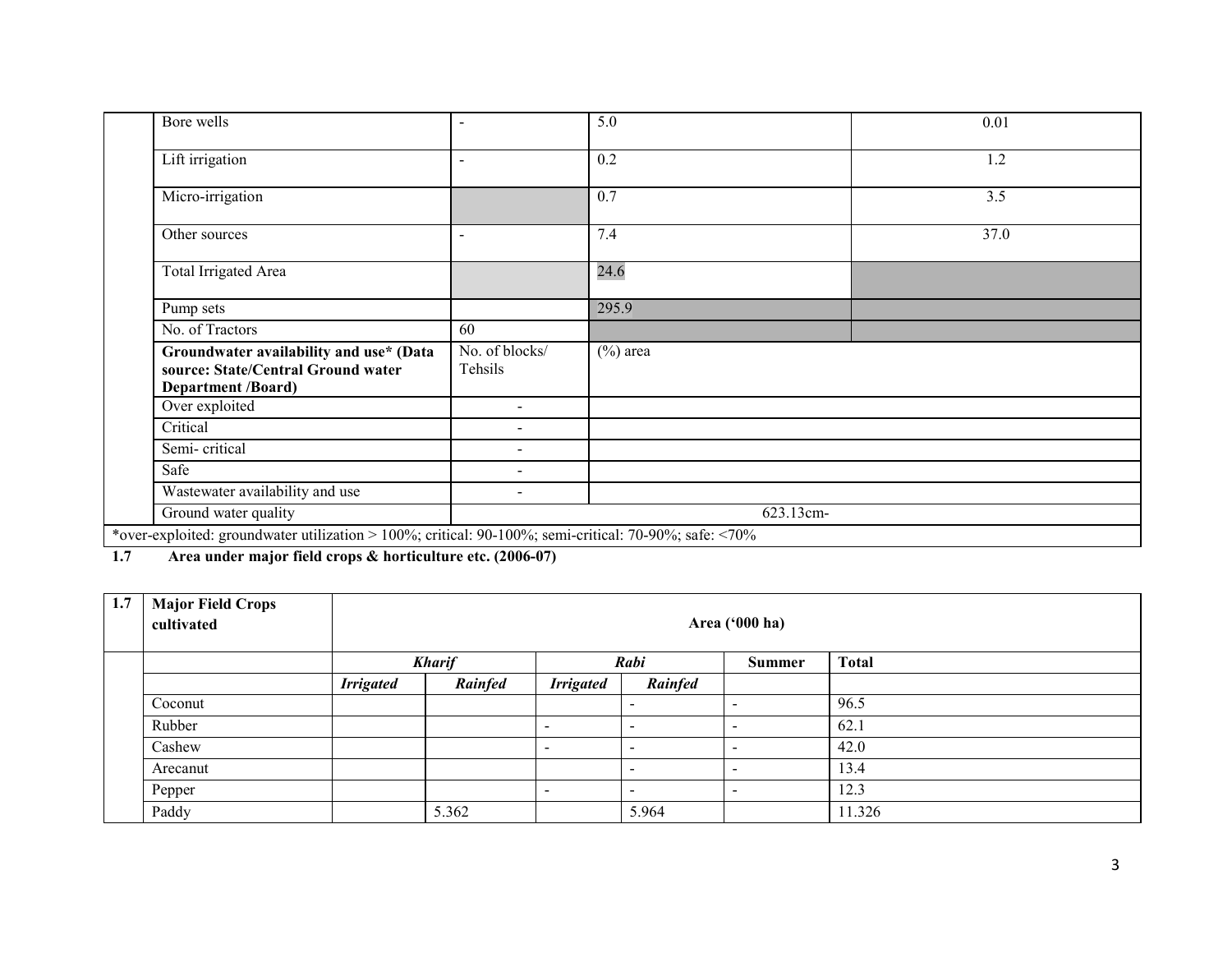| Banana                        | $\blacksquare$ | $\blacksquare$ | $\sim$ | $\blacksquare$           | 5.4 |  |  |
|-------------------------------|----------------|----------------|--------|--------------------------|-----|--|--|
| Horticulture crops -          |                |                |        | <b>Total area</b>        |     |  |  |
| <b>Fruits</b>                 |                |                |        |                          |     |  |  |
| Jack                          | $\sim$         |                |        |                          |     |  |  |
| Mango                         | 12.0           |                |        |                          |     |  |  |
| Banana                        |                |                |        | $\sim$                   |     |  |  |
| Plantain                      |                |                |        | 3.5                      |     |  |  |
| Pineapple                     | 0.27           |                |        |                          |     |  |  |
| Horticultural crops -         |                |                |        |                          |     |  |  |
| <b>Vegetables</b>             |                |                |        | <b>Total area</b>        |     |  |  |
| Turmeric                      |                |                |        | 0.15                     |     |  |  |
| ginger                        |                |                |        | 0.15                     |     |  |  |
| tapoica                       |                |                |        | 2.60                     |     |  |  |
| Food crops                    |                |                |        | 115.7                    |     |  |  |
| Bitterguard                   |                |                |        | $\overline{\phantom{a}}$ |     |  |  |
| <b>Medicinal and Aromatic</b> |                |                |        | <b>Total area</b>        |     |  |  |
| crops                         |                |                |        |                          |     |  |  |
| Nil                           |                |                |        | Nil                      |     |  |  |
| Sesamum                       |                |                |        |                          |     |  |  |

| <b>Plantation crops</b>       | <b>Total area</b>        |
|-------------------------------|--------------------------|
| Rubber                        | 62.11                    |
| Cashew                        | 42.0                     |
| c <sub>0</sub> c <sub>0</sub> | 0.18                     |
| <b>Fodder crops</b>           | <b>Total area</b>        |
| Fodder grass                  | $\overline{\phantom{0}}$ |
| Total fodder crop area        |                          |
| <b>Grazing land</b>           |                          |
| Sericulture etc               |                          |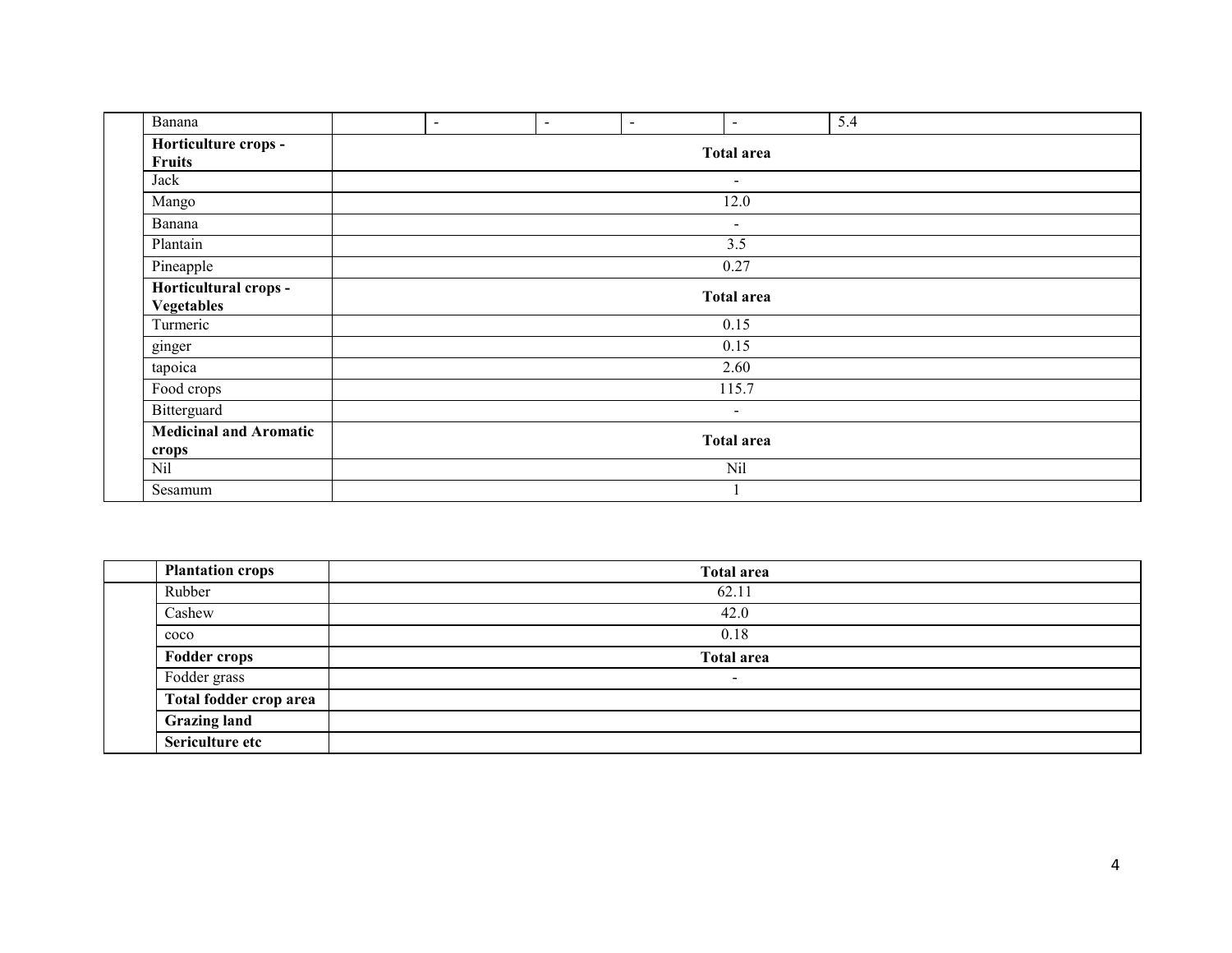| 1.8  | Livestock                                                      |                     |      | <b>Male ('000)</b>     |                    | Female ('000)                            |                                                        | <b>Total ('000)</b>                            |  |
|------|----------------------------------------------------------------|---------------------|------|------------------------|--------------------|------------------------------------------|--------------------------------------------------------|------------------------------------------------|--|
|      | Non descriptive Cattle (local low yielding)                    |                     |      | $\blacksquare$         |                    | 22.0                                     |                                                        | 22.0                                           |  |
|      | Crossbred cattle                                               |                     |      | $\overline{a}$         |                    | 112.7                                    |                                                        | 112.7                                          |  |
|      | Non descriptive Buffaloes (local low yielding)                 |                     |      | $\blacksquare$         |                    | 0.995                                    |                                                        | 0.995                                          |  |
|      | <b>Graded Buffaloes</b>                                        |                     |      |                        |                    |                                          |                                                        |                                                |  |
|      | Goat                                                           |                     |      |                        |                    |                                          |                                                        | 90.17                                          |  |
|      | Sheep                                                          |                     |      |                        |                    |                                          |                                                        | 0.664                                          |  |
|      | Others (Camel, Pig, Yak etc.)                                  |                     |      |                        |                    |                                          |                                                        | 0.259                                          |  |
|      | Commercial dairy farms (Number)                                |                     |      |                        |                    |                                          |                                                        |                                                |  |
| 1.9  | Poultry                                                        |                     |      | No. of farms           |                    |                                          | Total No. of birds ('000)                              |                                                |  |
|      | Commercial                                                     |                     |      |                        |                    |                                          | 151.764                                                |                                                |  |
|      | Backyard                                                       |                     |      |                        |                    |                                          | 23.701                                                 |                                                |  |
| 1.10 | Fisheries (Data source: Chief Planning Officer)                |                     |      |                        |                    |                                          |                                                        |                                                |  |
|      | A. Capture                                                     |                     |      |                        |                    |                                          |                                                        |                                                |  |
|      | i) Marine (Data Source:<br>Fisheries Department)               | No. of fishermen    |      | <b>Boats</b>           |                    |                                          | <b>Nets</b>                                            | <b>Storage facilities</b><br>(Ice plants etc.) |  |
|      |                                                                |                     |      | Mechanized             | Non-<br>mechanized | Mechanized<br>(Trawl nets,<br>Gill nets) | Non-mechanized<br>(Shore Seines,<br>Stake & trap nets) |                                                |  |
|      |                                                                | Marine: 6024        |      | $\overline{273}$       | 169                | <b>T</b> Net-128                         | Shore Seine-32                                         | $\overline{18}$                                |  |
|      |                                                                | <b>Inland: 1813</b> |      |                        |                    | G Net-11                                 | Stake Net-577                                          |                                                |  |
|      | ii) Inland (Data Source:                                       |                     |      | No. Farmer owned ponds |                    | <b>No. of Reservoirs</b>                 |                                                        | No. of village tanks                           |  |
|      | <b>Fisheries Department)</b>                                   |                     | 1500 |                        |                    |                                          |                                                        | 1200                                           |  |
|      | <b>B.</b> Culture                                              |                     |      |                        |                    |                                          |                                                        |                                                |  |
|      |                                                                |                     |      | Water Spread Area (ha) |                    | Yield (t/ha)                             |                                                        | Production ('000 tons)                         |  |
|      | i) Brackish water (Data Source:<br>MPEDA/Fisheries Department) |                     |      | 300                    |                    | $0.7$ t/ha                               |                                                        | 210                                            |  |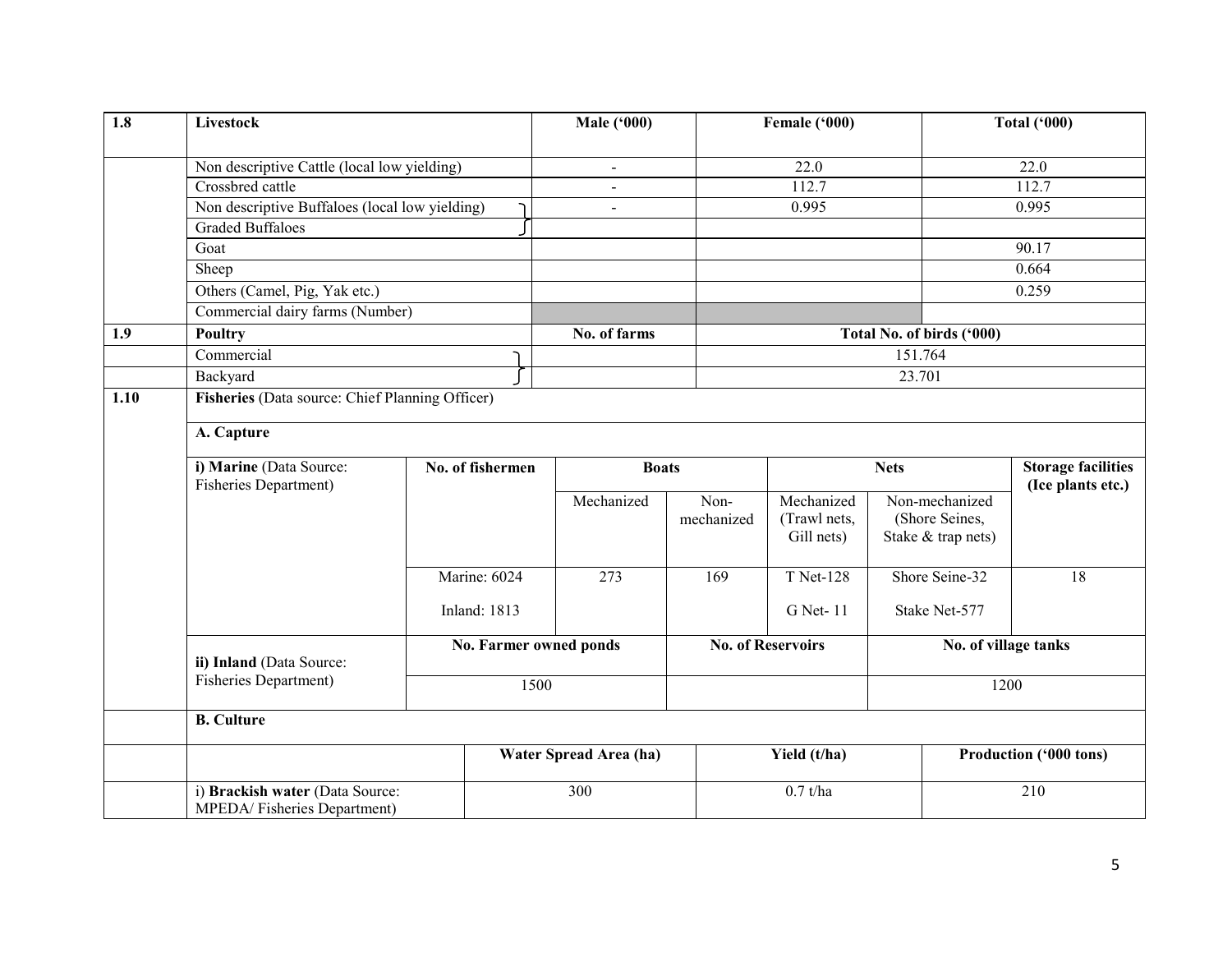| $\cdots$<br>$\sim$<br><b>Fresh water</b> (Data Source: Fisheries)<br>11) | 80 | 3.0 t/ha | 240 |
|--------------------------------------------------------------------------|----|----------|-----|
| Department                                                               |    |          |     |
| <b>Others</b>                                                            |    |          |     |

#### **1.11** Production and Productivity of major crops (Average of last 5 years: 2004, 05, 06, 07, 08)

| $\overline{1.11}$                                                 | Name of crop |                        | Kharif                                                                    |                       | Rabi                    |                       | <b>Summer</b>           | <b>Total</b>          |                         | Crop                                   |
|-------------------------------------------------------------------|--------------|------------------------|---------------------------------------------------------------------------|-----------------------|-------------------------|-----------------------|-------------------------|-----------------------|-------------------------|----------------------------------------|
|                                                                   |              | Production<br>(1000 t) | Productivity<br>(kg/ha)                                                   | Production<br>(000 t) | Productivity<br>(kg/ha) | Production<br>(000 t) | Productivity<br>(kg/ha) | Production<br>(000 t) | Productivity<br>(kg/ha) | residue as<br>fodder<br>(000)<br>tons) |
| Major Field crops (Crops to be identified based on total acreage) |              |                        |                                                                           |                       |                         |                       |                         |                       |                         |                                        |
|                                                                   | Paddy        |                        |                                                                           |                       |                         |                       |                         | 20.8                  | 1.7                     |                                        |
|                                                                   | Ginger       |                        |                                                                           |                       |                         |                       |                         | 0.5                   | 3.1                     |                                        |
|                                                                   | Coconut      |                        |                                                                           |                       |                         |                       |                         | 0.6                   | 6.2                     |                                        |
|                                                                   | Coco         |                        |                                                                           |                       |                         |                       |                         | 0.08                  | 0.35                    |                                        |
|                                                                   | Pepper       | 1.5                    | 0.24                                                                      |                       |                         |                       |                         | 4.7                   | 0.18                    |                                        |
|                                                                   | Cashew       |                        |                                                                           |                       |                         |                       |                         |                       | 0.92                    |                                        |
|                                                                   |              |                        | Major Horticultural crops (Crops to be identified based on total acreage) |                       |                         |                       |                         |                       |                         |                                        |
|                                                                   | Banana       | 2.0                    | 4.0                                                                       | 5.0                   | 7.0                     | 0.70                  | 0.25                    | 2.29                  | 8.86                    |                                        |
|                                                                   | Coconut      | 0.44                   | 7.8                                                                       |                       |                         |                       |                         | 0.64                  | 6.26                    |                                        |
|                                                                   | Plantain     | 12.2                   | 5.8                                                                       |                       |                         |                       |                         | 16.22                 | 4.74                    |                                        |
|                                                                   | Pineapple    |                        |                                                                           |                       |                         |                       |                         | 1.60                  |                         |                                        |
|                                                                   | Pappaya      |                        |                                                                           |                       |                         |                       |                         |                       |                         |                                        |
|                                                                   | Mango        |                        |                                                                           |                       |                         |                       |                         | 88.88                 |                         |                                        |
|                                                                   | Arecanut     |                        |                                                                           |                       |                         |                       |                         | 14.74                 |                         |                                        |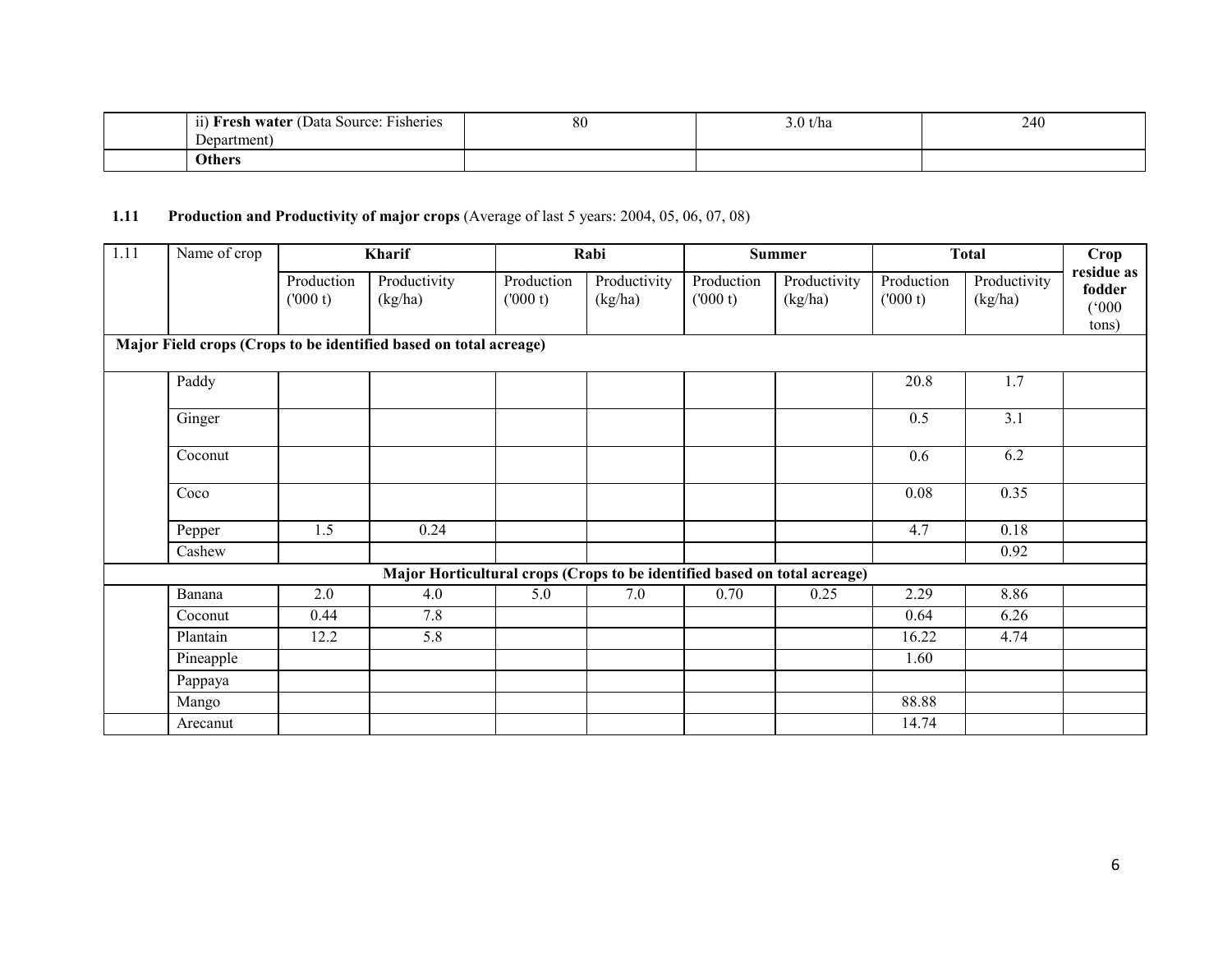| 1.12 | Sowing window for 5 major<br>field crops<br>(start and end of normal sowing<br>period) | Paddy                    | Coconut                  | Arecanut            | Vegetable           |
|------|----------------------------------------------------------------------------------------|--------------------------|--------------------------|---------------------|---------------------|
|      | Kharif-Rainfed                                                                         | June $1st$ -Sept.30      | June $1st$ -Sept.30      | June $1st$ - Nov.30 | June $1st$ -Sept.30 |
|      | Kharif-Irrigated                                                                       | $\overline{\phantom{0}}$ | $\overline{\phantom{0}}$ |                     |                     |
|      | Rabi-Rainfed                                                                           | Oct.- Jan.30             |                          |                     | Oct. - Jan. $30$    |
|      | Rabi-Irrigated                                                                         |                          |                          |                     |                     |

| 1.13 | What is the major contingency the<br>district is prone to? (Tick mark and<br>mention years if known during the last 10<br>year period) | Regular | Occasional | None |
|------|----------------------------------------------------------------------------------------------------------------------------------------|---------|------------|------|
|      | Drought                                                                                                                                |         |            |      |
|      | Flood                                                                                                                                  |         |            |      |
|      | Cyclone                                                                                                                                |         |            |      |
|      | Hail storm                                                                                                                             |         |            |      |
|      | Heat wave                                                                                                                              |         |            |      |
|      | Cold wave                                                                                                                              |         |            |      |
|      | Frost                                                                                                                                  |         |            |      |
|      | Sea water intrusion                                                                                                                    |         |            |      |
|      | Pests and diseases (specify)<br>BPH, Leaf roller, Mite, Bud rot, Mahali                                                                |         |            |      |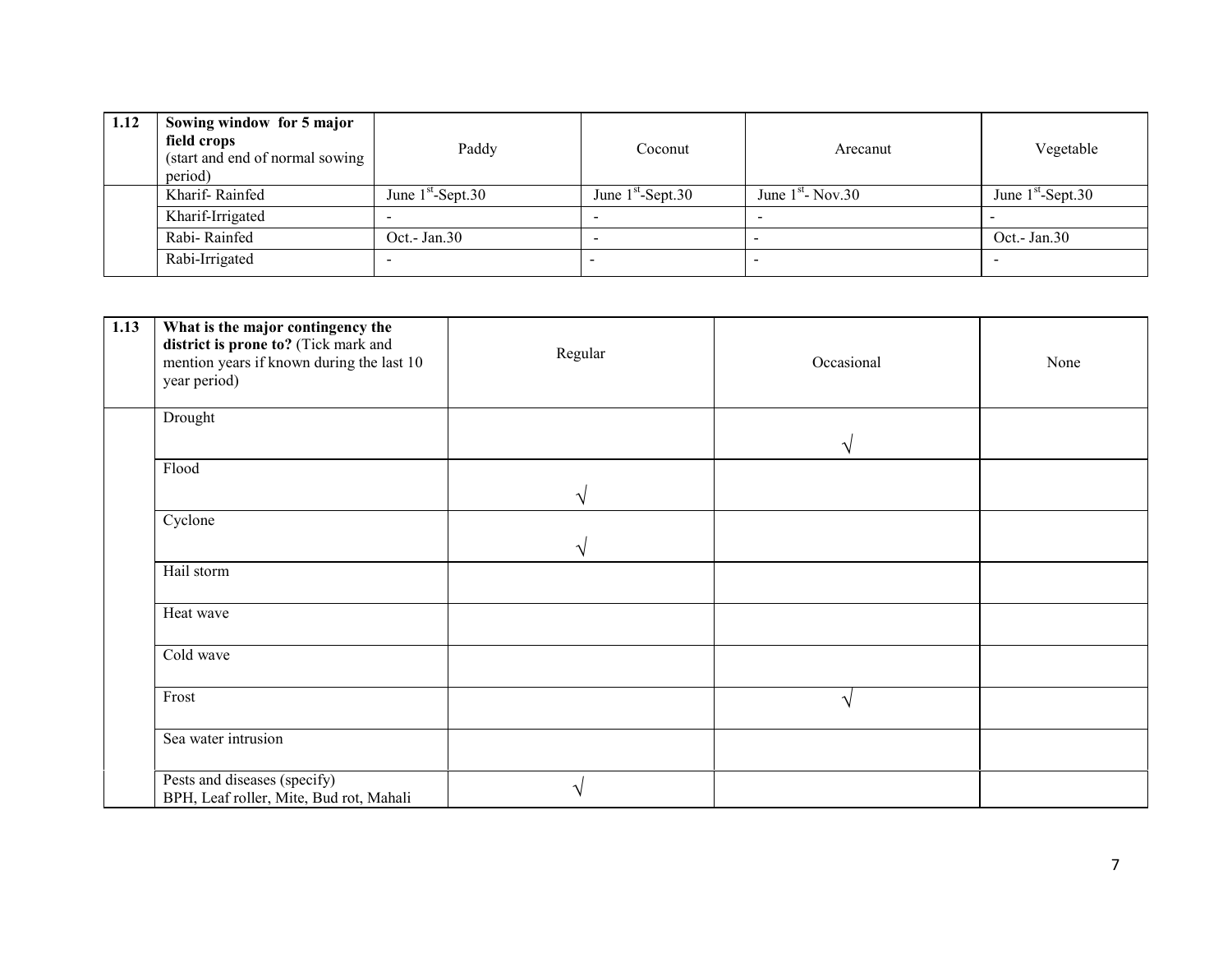| 1.14 | Include Digital maps of<br>the district for | Location map of district within State as Annexure I | Enclosed: No |
|------|---------------------------------------------|-----------------------------------------------------|--------------|
|      |                                             | Mean annual rainfall as Annexure 2                  | Enclosed: No |
|      |                                             | Soil map as Annexure 3                              | Enclosed: No |

#### 2.0 Strategies for weather related contingencies

#### 2.1 Drought

#### 2.1.1 Rainfed situation

| <b>Condition</b>                                      |                                               |                                                                                                                                                                                                 |                                            | <b>Suggested Contingency measures</b>                                                                                                                                                                                                                                                                                                                                                                                                                                                                                     |                                                                                                          |
|-------------------------------------------------------|-----------------------------------------------|-------------------------------------------------------------------------------------------------------------------------------------------------------------------------------------------------|--------------------------------------------|---------------------------------------------------------------------------------------------------------------------------------------------------------------------------------------------------------------------------------------------------------------------------------------------------------------------------------------------------------------------------------------------------------------------------------------------------------------------------------------------------------------------------|----------------------------------------------------------------------------------------------------------|
| <b>Early season</b><br>drought<br>(delayed<br>onset)  | Major<br>Farming<br>situation                 | <b>Normal</b><br>Crop/cropping<br>system                                                                                                                                                        | Change in<br>crop/cropping<br>system       | <b>Agronomic measures</b>                                                                                                                                                                                                                                                                                                                                                                                                                                                                                                 | <b>Remarks on Implementation</b>                                                                         |
| Delay by 2<br>weeks<br>(June $3^{\text{rd}}$<br>Week) | Sandy clay<br>loam<br>Clay loam<br>Sandy loam | Rice-Rice<br>Rice-Vegetables<br>Rice-Pulse<br>$Areanut + Pepper$<br>$Co\text{count} + Pepper$<br>Rice-Pulse<br>$Coconut + Banana$<br>Arecanut + Banana +<br>Pepper<br>$Co\text{count} + Pepper$ | Rice-Rice<br>Rice-Vegetables<br>Rice-pulse | Direct seeding<br>for the first<br>$\bullet$<br>crop<br>Prefer short duration varieties<br>Prepare mat nursery and adopt<br>$\bullet$<br>community nursery<br>Adopt closer<br>spacing<br>and<br>$\bullet$<br>the<br>number<br>increase<br>-of<br>seedlings to 3-4 numbers/hill<br>and give additional N $(a)$ 5<br>kg/ha<br>Spray of B and K increases<br>drought tolerance.<br>Apply silica<br>$\bullet$<br>Mulching<br>organic manuring<br>٠<br>Sprinkler<br>Irrigation/micro<br>irrigation/supplemental<br>irrigation. | Capacity building of padasekhara<br>samithy.<br>Micro Irrigation Scheme and<br><b>RKVY</b><br><b>SHM</b> |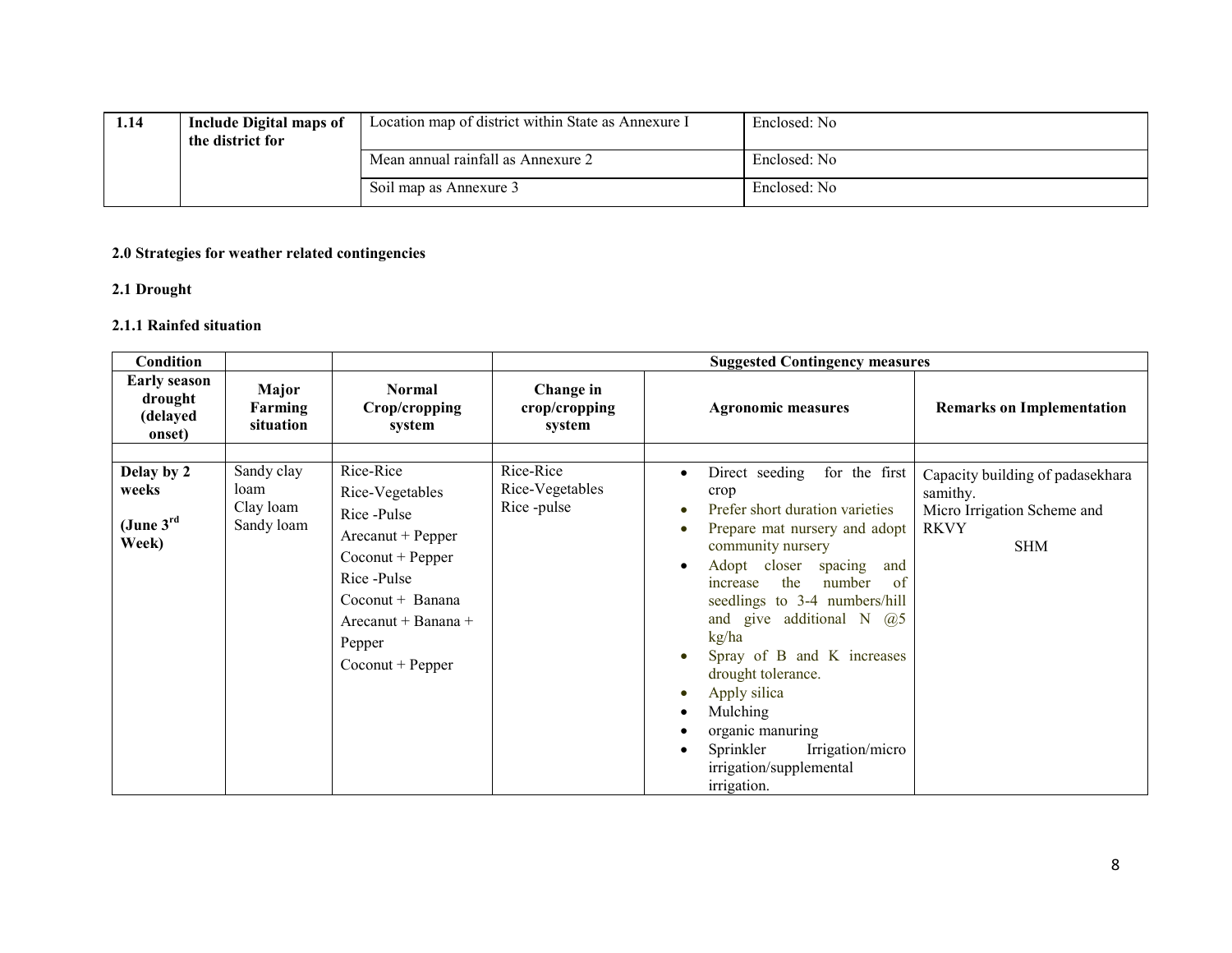| <b>Condition</b>                                     |                                                        |                                                                                                                                                                                               |                                            | <b>Suggested Contingency measures</b>                                                                                                                                                                                                                                                                                                                                                                                                                                                                                                                        |                                                                                                   |
|------------------------------------------------------|--------------------------------------------------------|-----------------------------------------------------------------------------------------------------------------------------------------------------------------------------------------------|--------------------------------------------|--------------------------------------------------------------------------------------------------------------------------------------------------------------------------------------------------------------------------------------------------------------------------------------------------------------------------------------------------------------------------------------------------------------------------------------------------------------------------------------------------------------------------------------------------------------|---------------------------------------------------------------------------------------------------|
| <b>Early season</b><br>drought<br>(delayed<br>onset) | Major<br>Farming<br>situation                          | <b>Normal</b><br>Crop/cropping<br>system                                                                                                                                                      | Change in<br>crop/cropping<br>system       | <b>Agronomic measures</b>                                                                                                                                                                                                                                                                                                                                                                                                                                                                                                                                    | <b>Remarks</b> on<br>Implementation                                                               |
| Delay by 4<br>weeks<br>(July first<br>Week)          | Sandy clay<br>loam<br>Clay loam<br>Sandy loam<br>soils | Rice-Rice<br>Rice-Vegetables<br>Rice-Pulse<br>Arecanut + Pepper<br>$Co\text{count} + Pepper$<br>Rice -Pulse<br>Coconut + Banana<br>Arecanut + Banana +<br>Pepper<br>$Co\text{count} + Pepper$ | Rice-Rice<br>Rice-Vegetables<br>Rice-pulse | Direct seeding for the first crop<br>$\bullet$<br>Prefer short duration varieties<br>$\bullet$<br>Prepare mat nursery and adopt community<br>nursery<br>Adopt closer spacing and increase the number<br>of seedlings to 3-4 numbers/hill and give<br>additional N $@5$ kg/ha<br>Spray of B and K increases drought tolerance<br>٠<br>Apply silica mulching<br>organic manuring<br>Irrigation/micro<br>Sprinkler<br>$\bullet$<br>irrigation/supplemental irrigation.<br>Wet seeding of short duration varieties<br>Adopt single crop of long duration variety | Capacity building of<br>padasekhara samithy.<br>Micro Irrigation<br>Scheme and RKVY<br><b>SHM</b> |

| <b>Condition</b>                                     | <b>Suggested Contingency measures</b>         |                                   |                                      |                           |                                     |  |  |
|------------------------------------------------------|-----------------------------------------------|-----------------------------------|--------------------------------------|---------------------------|-------------------------------------|--|--|
| <b>Early season</b><br>drought<br>(delayed<br>onset) | Major<br>Farming<br>situation                 | Normal<br>Crop/cropping<br>system | Change in<br>crop/cropping<br>system | <b>Agronomic measures</b> | <b>Remarks</b> on<br>Implementation |  |  |
| Delay by<br><b>6weeks</b><br>(July third<br>Week)    | Sandy clay<br>loam<br>Clay loam<br>Sandy loam |                                   |                                      | Not Applicable            |                                     |  |  |
|                                                      |                                               |                                   |                                      |                           |                                     |  |  |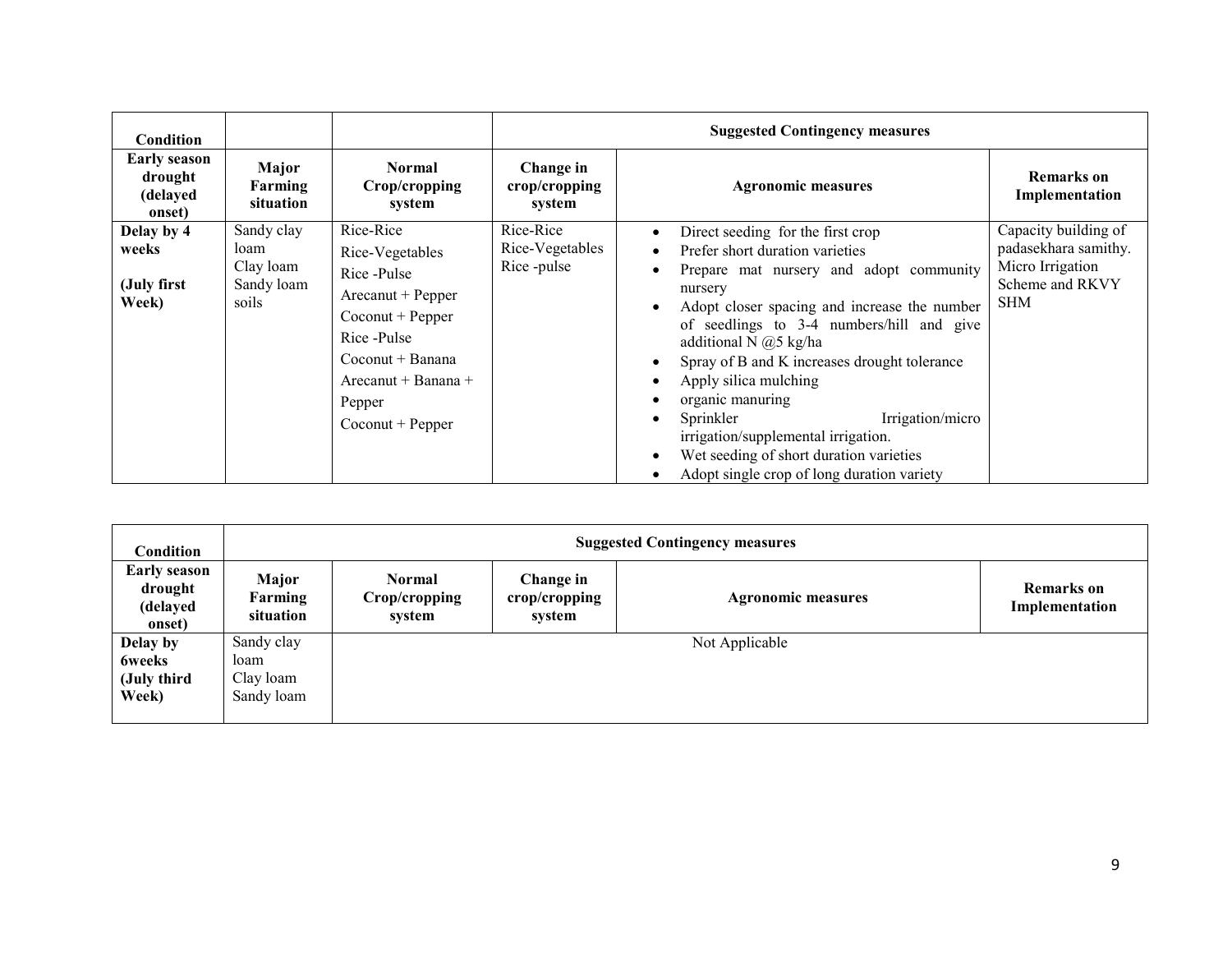| <b>Condition</b>                                  | <b>Suggested Contingency measures</b>            |                                          |                                      |                           |                                     |  |
|---------------------------------------------------|--------------------------------------------------|------------------------------------------|--------------------------------------|---------------------------|-------------------------------------|--|
| <b>Early season</b><br>drought (delayed<br>onset) | <b>Major Farming</b><br>situation                | <b>Normal</b><br>Crop/cropping<br>system | Change in<br>crop/cropping<br>system | <b>Agronomic measures</b> | <b>Remarks</b> on<br>Implementation |  |
| Delay by 8 weeks<br>(August first<br>Week)        | Sandy clay loam<br>Clay loam<br>Sandy loam soils |                                          |                                      | Not Applicable            |                                     |  |

| Condition                                                                                                                       |                                                        |                                            | <b>Suggested Contingency measures</b>                                                                                                                                                                                                                                                                                                                                                                                                                                                                                                                                          |                                                                                                                                          |                                                                           |
|---------------------------------------------------------------------------------------------------------------------------------|--------------------------------------------------------|--------------------------------------------|--------------------------------------------------------------------------------------------------------------------------------------------------------------------------------------------------------------------------------------------------------------------------------------------------------------------------------------------------------------------------------------------------------------------------------------------------------------------------------------------------------------------------------------------------------------------------------|------------------------------------------------------------------------------------------------------------------------------------------|---------------------------------------------------------------------------|
| Early season drought<br>(Normal onset)                                                                                          | Major<br>Farming<br>situation                          | <b>Normal</b><br>Crop/cropping<br>system   | Crop management                                                                                                                                                                                                                                                                                                                                                                                                                                                                                                                                                                | Soil nutrient<br>& moisture<br>conservation<br>measures                                                                                  | <b>Remarks</b> on<br>Implementation                                       |
| <b>Normal onset</b><br>followed by 15-20<br>days dry spell after<br>sowing leading to<br>poor<br>germination/crop<br>stand etc. | Sandy clay<br>loam<br>Clay loam<br>Sandy loam<br>soils | Rice-Rice<br>Rice-Vegetables<br>Rice-pulse | If transplanting is delayed, adopt closer<br>spacing, increase the number of seedlings to<br>3-4 numbers/hill and give additional N<br>@5Kg/ha<br>Practice<br>appropriate<br>hardening<br>seed<br>techniques.<br>Under semidry situation, wherein sowing is<br>already over, practice thinning of crop stand,<br>reduce plant population and use the biomass<br>as mulch and do interculture using dry land<br>weeder.<br>Life saving irrigation with available water.<br>Supply the fertilizer nutrients through foliar<br>application<br>Seed treatment with micronutrients. | Application of<br>P and K as<br>basal, Reduce<br>N dose, Apply<br>bulky organic<br>manures.<br>Application<br>soil<br>0f<br>ameliorants. | Capacity building of<br>padasekhara samithy.<br><b>RKVY</b><br><b>SHM</b> |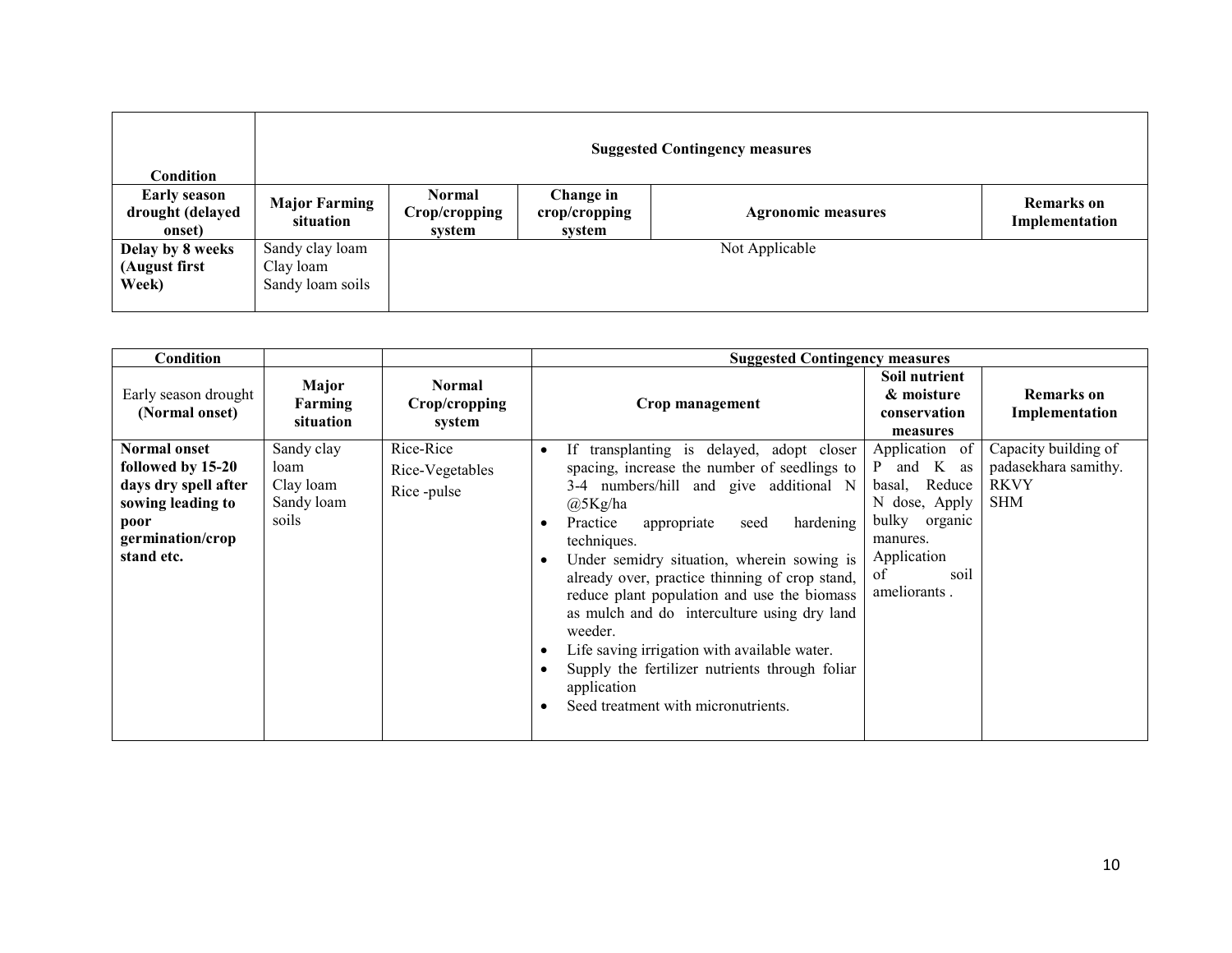| Condition                                                                                                |                                            |                                                                        | <b>Suggested Contingency measures</b>                                                                                                                                                          |                                                                                                                                                                                                                                                                                                                                                                                                                 |                                         |  |
|----------------------------------------------------------------------------------------------------------|--------------------------------------------|------------------------------------------------------------------------|------------------------------------------------------------------------------------------------------------------------------------------------------------------------------------------------|-----------------------------------------------------------------------------------------------------------------------------------------------------------------------------------------------------------------------------------------------------------------------------------------------------------------------------------------------------------------------------------------------------------------|-----------------------------------------|--|
| <b>Mid season</b><br>drought (long dry<br>spell, consecutive 2<br>weeks rainless<br>$($ >2.5 mm) period) | <b>Major Farming</b><br>situation          | <b>Normal</b><br>Crop/cropping<br>system                               | Crop management                                                                                                                                                                                | Soil nutrient & moisture<br>conservation measure                                                                                                                                                                                                                                                                                                                                                                | <b>Remarks</b> on<br>Implementati<br>on |  |
| At vegetative stage                                                                                      | Sandy clay loam<br>Clay loam<br>Sandy loam | Rice-Rice<br>Rice-Vegetables<br>Rice-Sesamum<br>Pepper $+$<br>arecanut | Make<br>weed<br>• Suppresses<br>growth,<br>Shelterbelts,<br>potassium<br>spraying<br>thinning<br>of<br>$33 - 50\%$<br>chloride,<br>population<br>anti-transpirant<br>spray.<br>mulching        | Irrigate at 1 to 4 days after<br>$\bullet$<br>disappearance<br>of ponded<br>water.<br>Insitu rainwater conservation,<br>Application of P and K as<br>$\bullet$<br>basal,<br>Reduce N dose,<br>bulky<br>Apply<br>organic<br>٠<br>manures.<br>Collection and conservation<br>of rain water,<br>Intermittent<br>flooding,<br>maintaining the soil in sub-<br>saturated condition,<br>Alternate drying and wetting. |                                         |  |
|                                                                                                          |                                            |                                                                        | • Suppresses weed growth,<br>• Make Shelterbelts<br>Establishment of<br>leguminous cover crop,<br>• Shading the young<br>plants,<br>white<br>washing the main stem,<br>• Antitranspirant spray | Zero tillage,<br>$\bullet$<br>Mulching,<br>$\bullet$<br>Sub-surface<br>storing<br>of<br>ground water,<br>Less exploitation of ground<br>water,<br>Drip irrigation,<br>Terracing,<br>Husk burial,<br>leaf cutting.                                                                                                                                                                                               |                                         |  |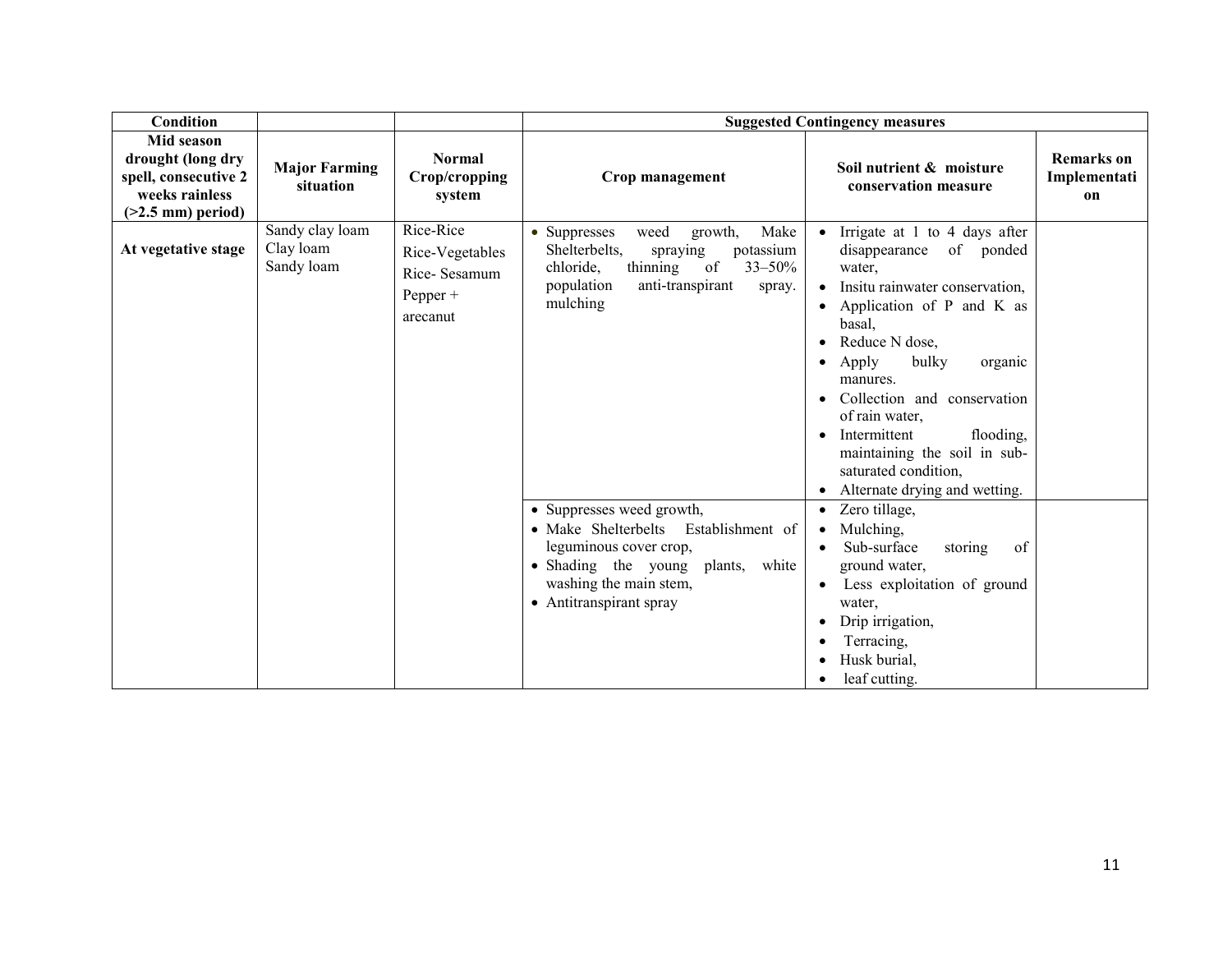| At flowering/<br>fruiting stage | Sandy clay loam<br>Clay loam<br>Sandy loam | Rice-Rice<br>Rice-Vegetables<br>Rice-Sesamum<br>$Pepper +$<br>arecanut | Formation of Shelterbelts. Antitranspirant<br>spray                                                                                                          | Irrigate at 1 to 4 days after<br>disappearance<br>of ponded<br>water.<br>Insitu rainwater conservation,<br>Collection and conservation<br>of rain water,<br>Intermittent flooding,<br>٠<br>maintaining the soil in sub-<br>saturated condition,<br>alternate drying and wetting. |
|---------------------------------|--------------------------------------------|------------------------------------------------------------------------|--------------------------------------------------------------------------------------------------------------------------------------------------------------|----------------------------------------------------------------------------------------------------------------------------------------------------------------------------------------------------------------------------------------------------------------------------------|
|                                 |                                            |                                                                        | Sprinkler irrigation (especially<br>$\bullet$<br>for pepper),<br>Suppresses weed growth,<br>Formation of Shelterbelts,<br>$\bullet$<br>Antitranspirant spray | Mulching,<br>$\bullet$<br>Sub-surface storing of ground<br>water,<br>Less exploitation of ground<br>water,<br>Drip irrigation,<br>Terracing,<br>٠                                                                                                                                |
| <b>Terminal drought</b>         | Sandy clay loam<br>Clay loam<br>Sandy loam | Rice-Rice<br>Rice-Vegetables<br>Rice-Sesamum<br>Pepper $+$             | Terminate the irrigation<br>$\bullet$<br>14 to 17 days before harvest,<br>Harvesting at physiological<br>$\bullet$<br>maturity,                              | Maintaining the soil in sub-<br>saturated condition,<br>Alternate drying and wetting.<br>$\bullet$                                                                                                                                                                               |
|                                 |                                            | arecanut                                                               | Establishment of leguminous<br>$\bullet$<br>cover crop,<br>Shading,<br>Pruning of coffee,<br>$\bullet$<br>Antitranspirant spray<br>$\bullet$                 | Sub-surface storing of ground<br>$\bullet$<br>water,<br>Less exploitation of ground<br>water,<br>Drip irrigation,<br>Terracing,<br>Husk burial,<br>Leaf cutting.<br>$\bullet$                                                                                                    |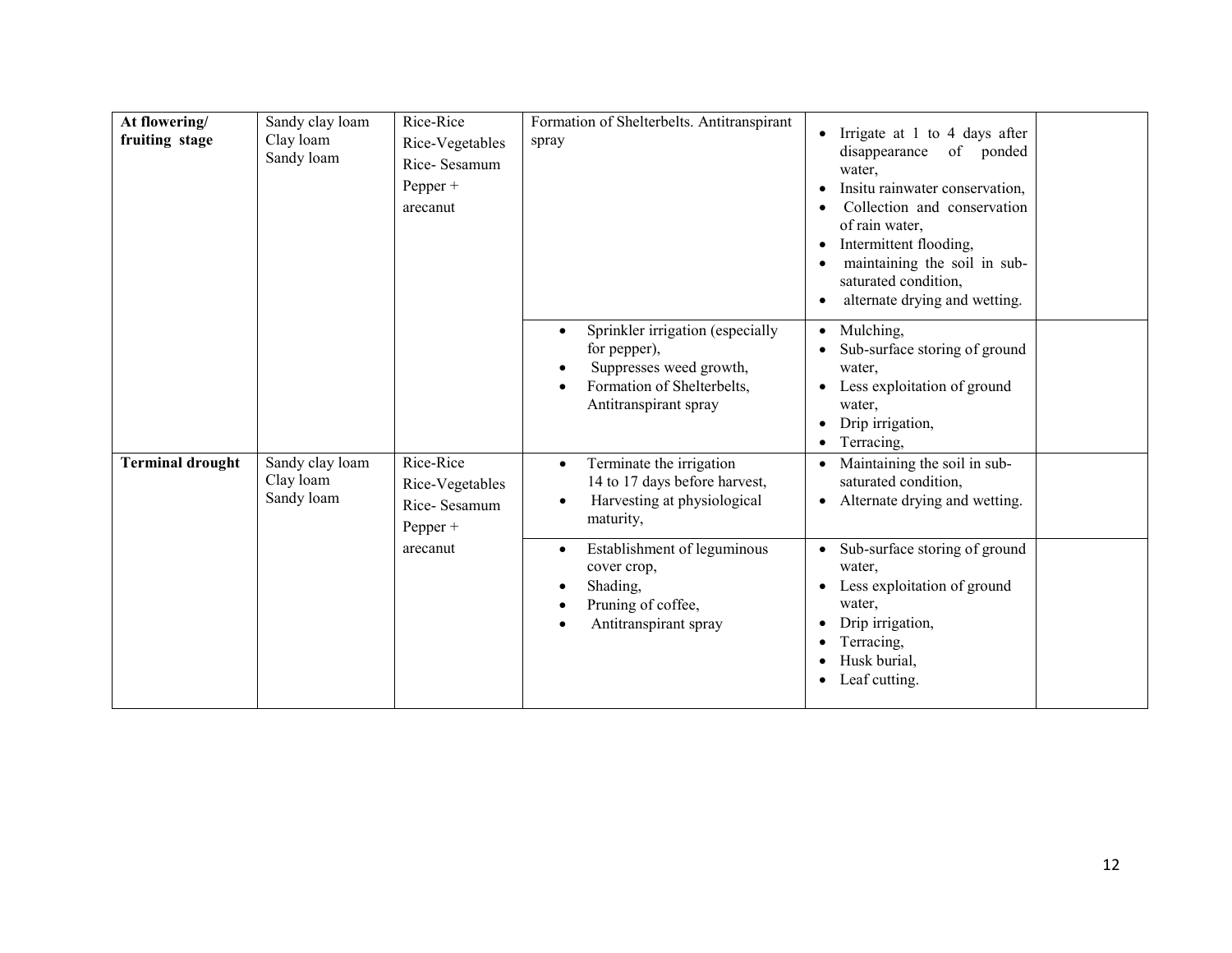#### 2.1.2 Irrigated situation

|                                                              |                                            |                                       |                                   | <b>Suggested Contingency measures</b>              |                                                           |
|--------------------------------------------------------------|--------------------------------------------|---------------------------------------|-----------------------------------|----------------------------------------------------|-----------------------------------------------------------|
| Condition                                                    | <b>Major Farming</b><br>situation          | <b>Normal Crop/cropping</b><br>system | Change in crop/cropping<br>svstem | <b>Agronomic measures</b>                          | Remarks on<br>Implementation                              |
| Delayed release of<br>water in canals<br>due to low rainfall | Sandy clay loam<br>Clay loam<br>Sandy loam | Rice-Rice                             | Rice (SD)-Rice (SD)               | Mulching,<br>Strip cropping,                       | <b>NREGS</b><br>Seed village program<br>for SD varieties. |
|                                                              |                                            | Rice-Vegetables                       | $Rice(SD)-Vegetables$             | of<br>Selection<br>suitable<br>cropping<br>systems |                                                           |

|                                                              |                                            |                                       | <b>Suggested Contingency measures</b> |                                                                                  |                                                                                                               |  |
|--------------------------------------------------------------|--------------------------------------------|---------------------------------------|---------------------------------------|----------------------------------------------------------------------------------|---------------------------------------------------------------------------------------------------------------|--|
| <b>Condition</b>                                             | <b>Major Farming</b><br>situation          | <b>Normal Crop/cropping</b><br>system | Change in crop/cropping<br>svstem     | <b>Agronomic measures</b>                                                        | Remarks on<br>Implementation                                                                                  |  |
| Limited release of<br>water in canals<br>due to low rainfall | Sandy clay loam<br>Clay loam<br>Sandy loam | Rice-Rice                             | Rice (SD)-Rice                        | • Mulching,<br>• Strip cropping,<br>• Selection of suitable                      | NREGS.<br><b>RKVY</b><br>village<br>Seed<br>for<br>SD.<br>program<br>varieties.<br>Capacity<br>building<br>of |  |
|                                                              |                                            | Rice-Vegetables                       | $Rice(SD)$ -Pulses                    | cropping systems,<br>• Reduce the area<br>under cultivation,<br>Increase spacing | padasekhara samithy.                                                                                          |  |

|                                                    |                                            |                                       | <b>Suggested Contingency measures</b> |                                                  |                              |  |
|----------------------------------------------------|--------------------------------------------|---------------------------------------|---------------------------------------|--------------------------------------------------|------------------------------|--|
| Condition                                          | <b>Major Farming</b><br>situation          | <b>Normal Crop/cropping</b><br>svstem | Change in crop/cropping<br>svstem     | <b>Agronomic measures</b>                        | Remarks on<br>Implementation |  |
| Non release of<br>water in canals<br>under delayed | Sandy clay loam<br>Clay loam<br>Sandy loam | Rice-Rice                             | Rice (single crop)/Pulses             | Rain<br>water<br>harvesting,<br>• Direct sowing, | NREGS,<br><b>RKVY</b>        |  |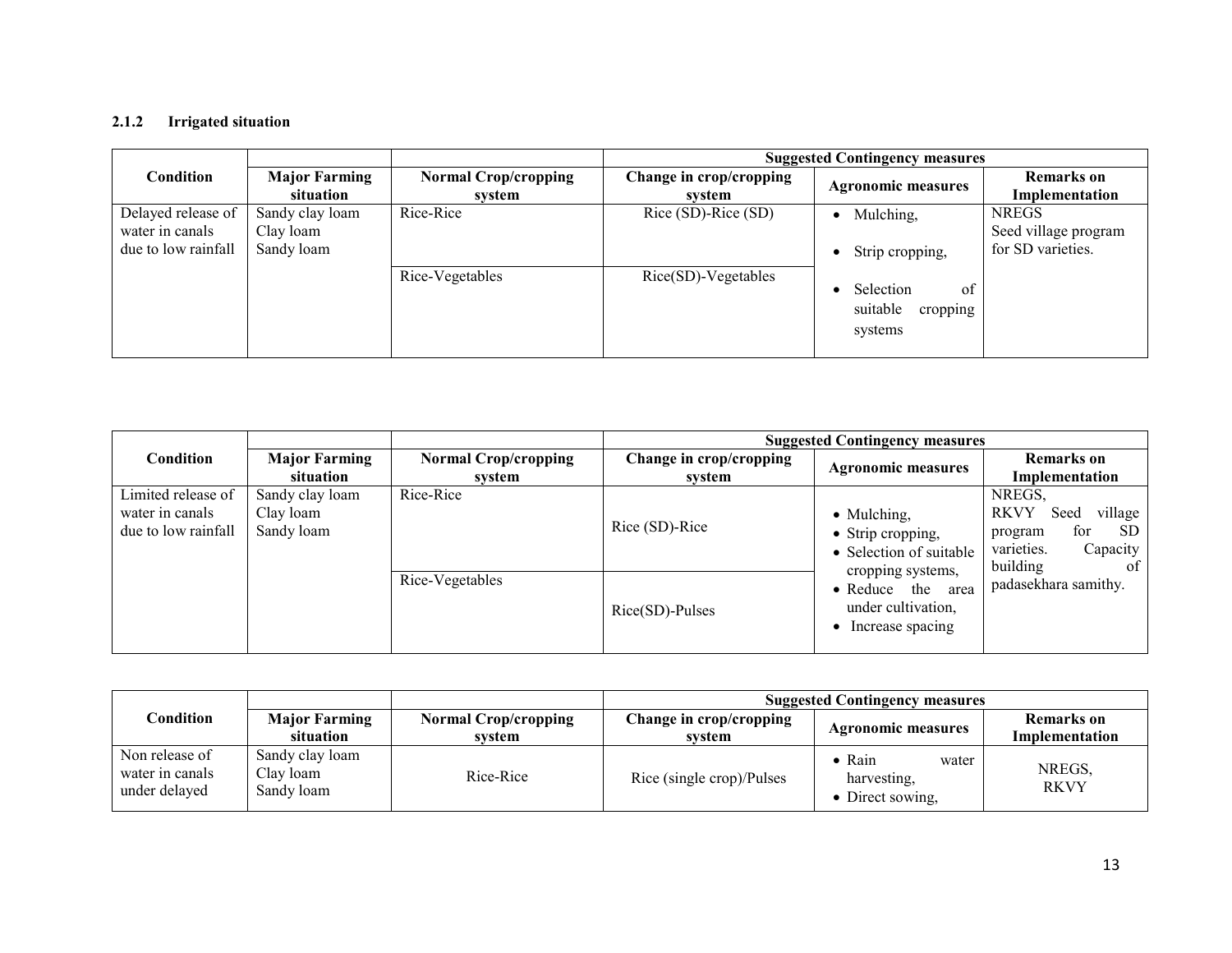|                      |                             | <b>Suggested Contingency measures</b> |                  |                           |  |
|----------------------|-----------------------------|---------------------------------------|------------------|---------------------------|--|
| <b>Major Farming</b> | <b>Normal Crop/cropping</b> | Change in crop/cropping               |                  | <b>Remarks</b> on         |  |
|                      |                             |                                       |                  | Implementation            |  |
|                      | Rice-Vegetables             |                                       | • Delayed sowing |                           |  |
|                      | situation                   | system                                | system           | <b>Agronomic measures</b> |  |

|                                                |                                   |                                       | <b>Suggested Contingency measures</b> |                                                                                                   |                                     |  |
|------------------------------------------------|-----------------------------------|---------------------------------------|---------------------------------------|---------------------------------------------------------------------------------------------------|-------------------------------------|--|
| Condition                                      | <b>Major Farming</b><br>situation | <b>Normal Crop/cropping</b><br>system | Change in crop/cropping<br>system     | <b>Agronomic measures</b>                                                                         | <b>Remarks</b> on<br>Implementation |  |
| Insufficient                                   | Sandy clay loam                   | Rice-Rice                             | Rice-Rice                             | $\bullet$ Check dams,                                                                             |                                     |  |
| groundwater<br>recharge due to<br>low rainfall | Clay loam<br>Sandy loam           | Rice-Vegetables                       | Rice-Vegetables                       | • Percolation pits,<br>$\bullet$ Rain<br>water<br>harvesting,<br>• Water conservation<br>measures | NREGS,<br><b>RKVY</b>               |  |

2.2 Unusual rains (untimely, unseasonal etc) (for both rainfed and irrigated situations)

| <b>Condition</b>                                                        | <b>Suggested contingency measure</b>                                                                                     |                              |                                                                                                                                                                            |                                  |  |
|-------------------------------------------------------------------------|--------------------------------------------------------------------------------------------------------------------------|------------------------------|----------------------------------------------------------------------------------------------------------------------------------------------------------------------------|----------------------------------|--|
| Continuous high rainfall in a<br>short span leading to water<br>logging | <b>Vegetative stage</b>                                                                                                  | <b>Flowering stage</b>       | Crop maturity stage                                                                                                                                                        | Post harvest                     |  |
| Rice                                                                    | Improve drainage<br>facility                                                                                             | Improve drainage<br>facility | drainage<br>Improve<br>$\bullet$<br>facility,<br>Cultivation<br>of<br>varieties having seed<br>dormancy,<br>Harvest the crop at<br>$\bullet$<br>physiological<br>maturity. | Improve storage facility/godowns |  |
| <b>Horticulture</b>                                                     |                                                                                                                          |                              |                                                                                                                                                                            |                                  |  |
| Coconut                                                                 | Improve drainage facility, Cover crops, Strip cropping with fodder<br>grasses, Collection and conservation of rainwater. |                              |                                                                                                                                                                            | Improve storage facility/godowns |  |
| Pepper                                                                  |                                                                                                                          |                              |                                                                                                                                                                            |                                  |  |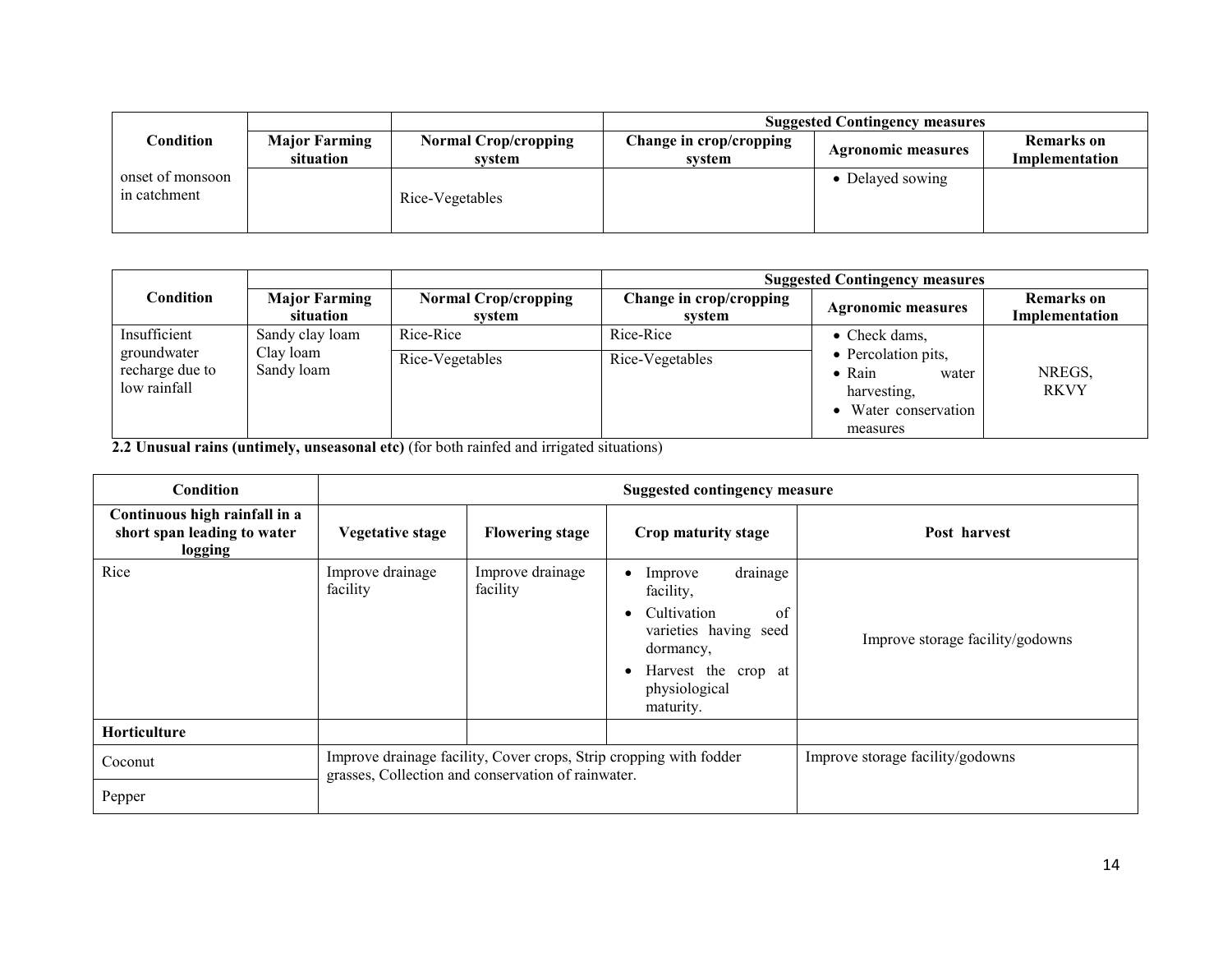| Banana                                                  |                                                          |                                                                      |                                  |
|---------------------------------------------------------|----------------------------------------------------------|----------------------------------------------------------------------|----------------------------------|
| Arecanut                                                |                                                          |                                                                      |                                  |
| Heavy rainfall with high speed<br>winds in a short span |                                                          |                                                                      |                                  |
| Rice                                                    | Shelter belts, alley cropping, Improve drainage facility |                                                                      | Improve storage facility/godowns |
| Horticulture                                            |                                                          |                                                                      |                                  |
| Coconut                                                 | lopping of pepper standards                              | Propping of banana plants, Improve drainage facility, shelter belts, |                                  |
| Pepper                                                  |                                                          |                                                                      | Improve storage facility/godowns |
| Banana                                                  |                                                          |                                                                      |                                  |
| Arecanut                                                |                                                          |                                                                      |                                  |

| Condition                                                 |                                                                                                    | <b>Suggested contingency measure</b>                                                                                                                 |                                                                                                                                                                                                                                                                                                                                                                                                       |              |  |  |
|-----------------------------------------------------------|----------------------------------------------------------------------------------------------------|------------------------------------------------------------------------------------------------------------------------------------------------------|-------------------------------------------------------------------------------------------------------------------------------------------------------------------------------------------------------------------------------------------------------------------------------------------------------------------------------------------------------------------------------------------------------|--------------|--|--|
| Outbreak of pests and diseases due to<br>unseasonal rains | Vegetative stage                                                                                   | <b>Flowering stage</b>                                                                                                                               | Crop maturity stage                                                                                                                                                                                                                                                                                                                                                                                   | Post harvest |  |  |
| Rice                                                      | Cultivation<br>of<br>disease free seeds, Proper seed treatment<br>of fertilizers, Phyto-sanitation | varieties,<br>resistant<br>Application of bio-control agents, Use of<br>with biocontrol agents, Balanced application                                 | the<br>Harvest<br>crop<br>at<br>physiological maturity.                                                                                                                                                                                                                                                                                                                                               |              |  |  |
| Horticulture                                              |                                                                                                    |                                                                                                                                                      |                                                                                                                                                                                                                                                                                                                                                                                                       |              |  |  |
| Coconut                                                   | test based nutrient management.                                                                    | Crown clearing to control the fungus. Provide proper drainage and spray 1<br>% BM before the onset of monsoon. Apply soil ameliorants and adopt soil | Improve storage facility                                                                                                                                                                                                                                                                                                                                                                              |              |  |  |
| Pepper                                                    |                                                                                                    |                                                                                                                                                      | Remove and burn all infected plant debris and dead vines along with root<br>system to reduce the build up of the inoculum in the field. Prune the runner<br>shoots or tie back to vines before the onset of monsoon. Prune off the<br>leaves and shoots of vines to a height of 2 feet from the soil. Application of<br>bio-control agents. Apply soil ameliorants and adopt soil test based nutrient |              |  |  |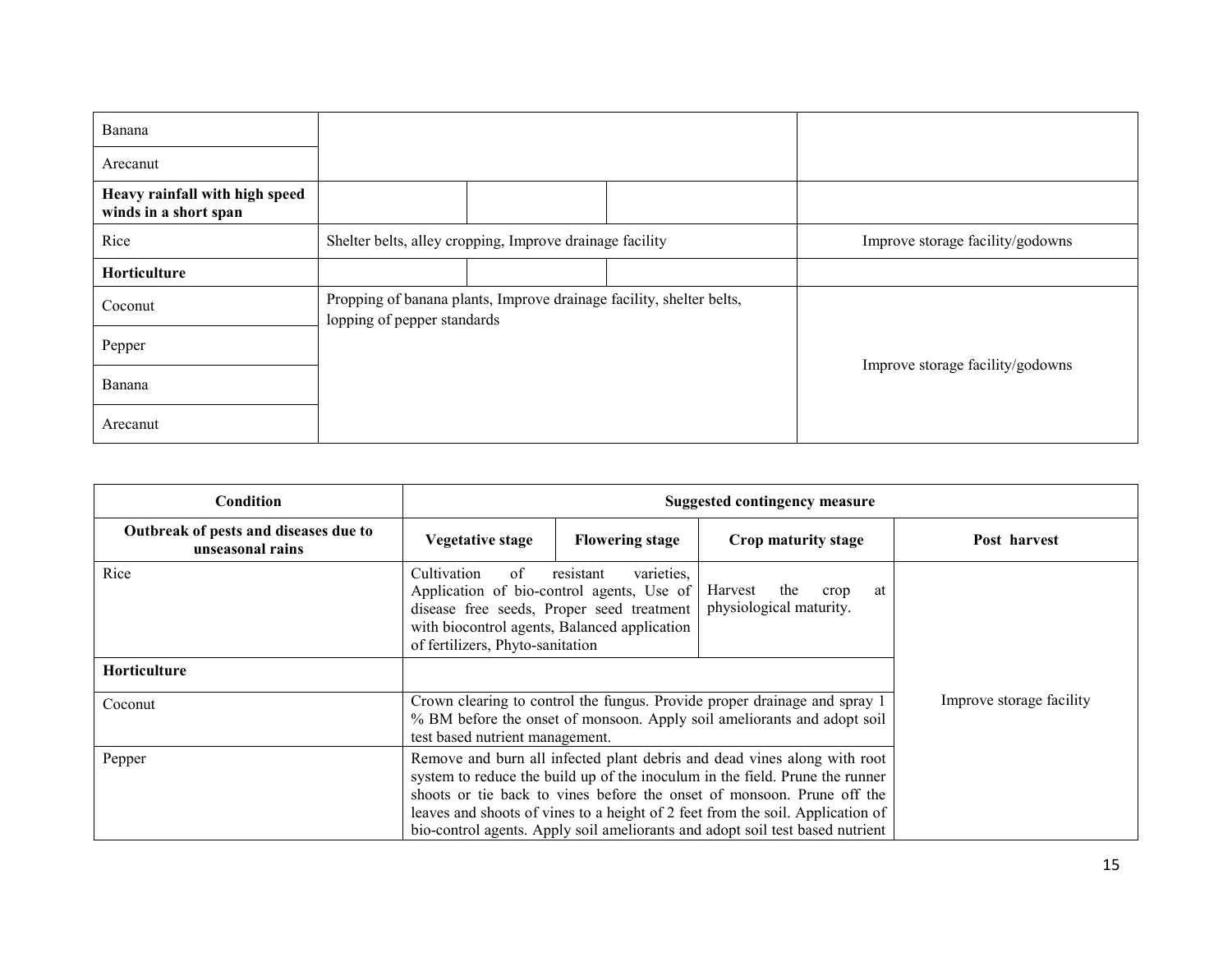|          | management.                                                                                                                                                                                                                                                                                                                                                                                                                                   |
|----------|-----------------------------------------------------------------------------------------------------------------------------------------------------------------------------------------------------------------------------------------------------------------------------------------------------------------------------------------------------------------------------------------------------------------------------------------------|
| Banana   | Remove and destroy severely infected and completely dried leaves, Use<br>disease free healthy planting material. Avoid any sort of root injury through<br>intercultural operations or by nematode infestation, Provide better drainage,<br>Apply soil ameliorants and adopt soil test based nutrient management.                                                                                                                              |
| Arecanut | Grow cover crops in the garden and apply <i>in situ</i> . Avoid water stagnation in<br>the garden by providing drainage facilities. Prophylactic spray of 1%<br>Bordeaux mixture with stickers once before the onset of south west<br>monsoon followed by second and third applications at 40-45 days interval.<br>Collect and destroy all fallen and infected nuts. Apply soil ameliorants and<br>adopt soil test based nutrient management. |

#### 2.3 Floods

| Condition                                      |                                                                                                                                    | <b>Suggested contingency measure</b>                                                                                                                                                                                                    |                    |            |  |  |  |
|------------------------------------------------|------------------------------------------------------------------------------------------------------------------------------------|-----------------------------------------------------------------------------------------------------------------------------------------------------------------------------------------------------------------------------------------|--------------------|------------|--|--|--|
| Transient water logging/ partial<br>inundation | Seedling / nursery stage                                                                                                           | Vegetative stage                                                                                                                                                                                                                        | Reproductive stage | At harvest |  |  |  |
| Rice                                           |                                                                                                                                    | Harvest<br>the<br>River embankments, Improve drainage facility, scientific and proper land utilization,<br>physiological<br>cultivation flood tolerant varieties, Crop insurance<br>Cultivation<br>of varieties<br>having seed dormancy |                    |            |  |  |  |
| Horticulture                                   |                                                                                                                                    |                                                                                                                                                                                                                                         |                    |            |  |  |  |
| Coconut.                                       |                                                                                                                                    |                                                                                                                                                                                                                                         |                    |            |  |  |  |
| Pepper                                         |                                                                                                                                    | Timely cleaning, de-silting and deepening of natural water reservoir and drainage channels, Construction and protection of                                                                                                              |                    |            |  |  |  |
| Banana                                         |                                                                                                                                    | all the flood protection embankments, ring bunds and other bunds. Dams and levees can also be constructed which can be<br>used as temporarily storing space which reduces the chances of lower plains getting flooded.                  |                    |            |  |  |  |
| Arecanut                                       |                                                                                                                                    |                                                                                                                                                                                                                                         |                    |            |  |  |  |
| Continuous submergence<br>for more than 2 days |                                                                                                                                    |                                                                                                                                                                                                                                         |                    |            |  |  |  |
| Rice                                           | Cultivation flood tolerant varieties (especially used in deep water rice cultivation) Crop insurance Improve drainage<br>facility, |                                                                                                                                                                                                                                         |                    |            |  |  |  |
| Horticulture                                   |                                                                                                                                    |                                                                                                                                                                                                                                         |                    |            |  |  |  |
| Coffee                                         |                                                                                                                                    | Timely cleaning, de-silting and deepening of natural water reservoir and drainage channels, Construction and protection of                                                                                                              |                    |            |  |  |  |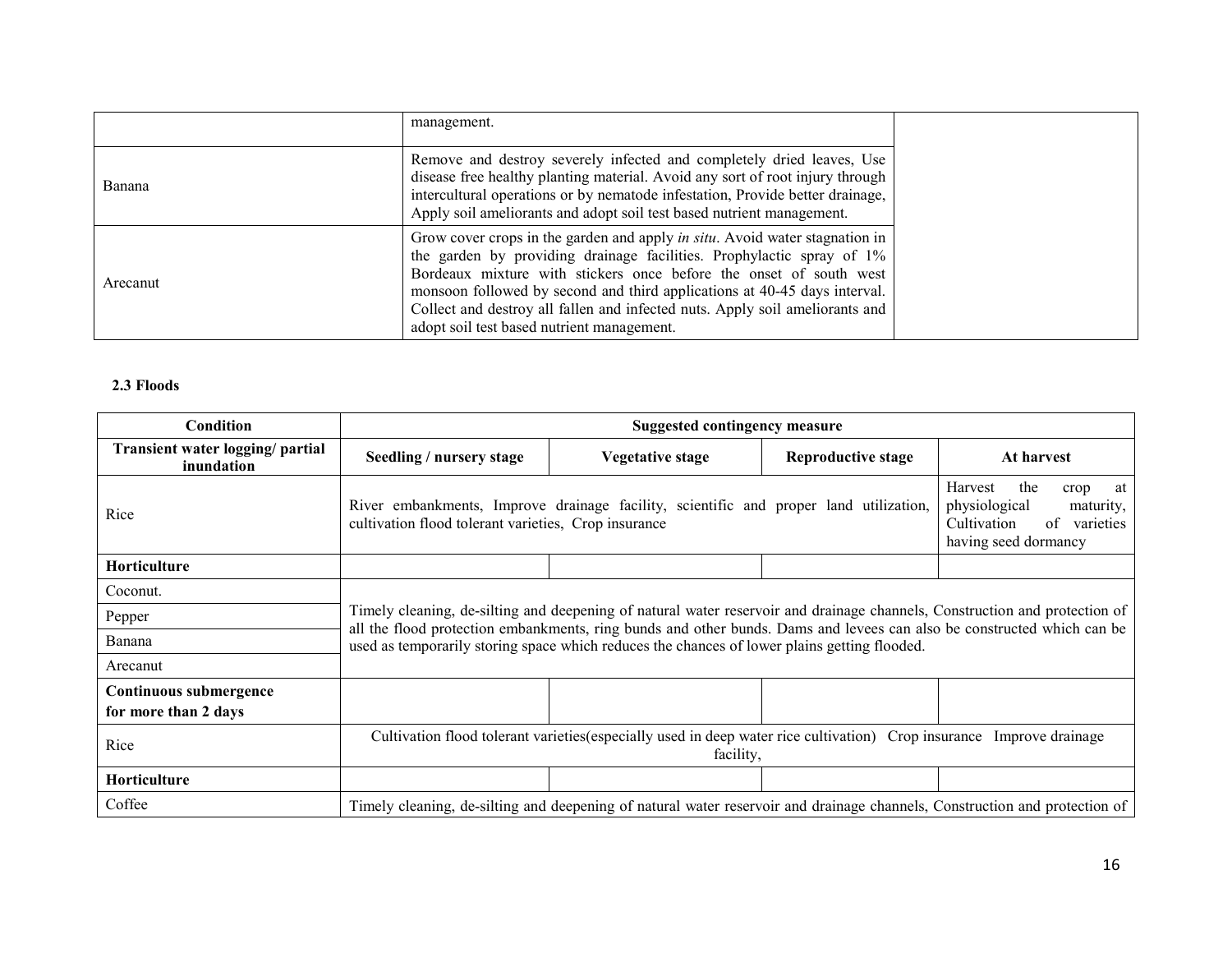| Pepper   | all the flood protection embankments, ring bunds and other bunds. Dams and levees can also be constructed which can be |
|----------|------------------------------------------------------------------------------------------------------------------------|
| Banana   | used as temporarily storing space which reduces the chances of lower plains getting flooded.                           |
| Arecanut |                                                                                                                        |

#### 2.4 Extreme events: Heat wave / Cold wave/Frost/ Hailstorm /Cyclone

| <b>Condition</b> | <b>Suggested contingency measures</b> |
|------------------|---------------------------------------|
| Heatwave         | NA                                    |
| Coldwave         | NA                                    |
| Frost            | <b>NA</b>                             |
| Hailstorm        | NA                                    |
| Cyclone          | NA                                    |

## 2.5 Contingent strategies for Livestock, Poultry

#### 2.5.1 Livestock

|                                    | <b>BEFORE THE EVENT</b>                                                                                                                                                                                                                                                                                                                                                                                              | <b>DURING THE EVENT</b>                                                                                                                                                                                                                                                                                                                                                                                                                                                                                                                                                          | <b>AFTER THE</b><br><b>EVENT</b>                                               |
|------------------------------------|----------------------------------------------------------------------------------------------------------------------------------------------------------------------------------------------------------------------------------------------------------------------------------------------------------------------------------------------------------------------------------------------------------------------|----------------------------------------------------------------------------------------------------------------------------------------------------------------------------------------------------------------------------------------------------------------------------------------------------------------------------------------------------------------------------------------------------------------------------------------------------------------------------------------------------------------------------------------------------------------------------------|--------------------------------------------------------------------------------|
| <b>DROUGHT</b><br><b>LIVESTOCK</b> | 1. Cultivation of drought resistant fodder varieties like<br>Andropogon and Guinea grass in the fodder plots<br>2. Preservation of fodder available as silage or hay for<br>feeding during the drought<br>3. Identification of tree fodders in the locality which<br>can be utilized for drought season<br>4. Identification of unconventional feed and fodder<br>resources in the locality which can be used in the | Feeding straw, hay and silage and at least one third of<br>green fodder<br>Feeding available tree fodders and other unconventional<br>2.<br>feed stuffs.<br>Restrict grazing of animals to cool hours of the day<br>3.<br>Provide clean, cool drinking water adlibitum or at least<br>4.<br>four times daily.<br>Improve the ventilation of existing animal sheds<br>Spraying of water to large animals during hot hours of<br>6.<br>the day<br>Spreading insulatory materials over the roof of the<br>animal sheds<br>Provide most of the feed and fodder during the cool<br>8. | 1. Flushing of all<br>the stock<br>2. Gradual switch<br>over to normal<br>diet |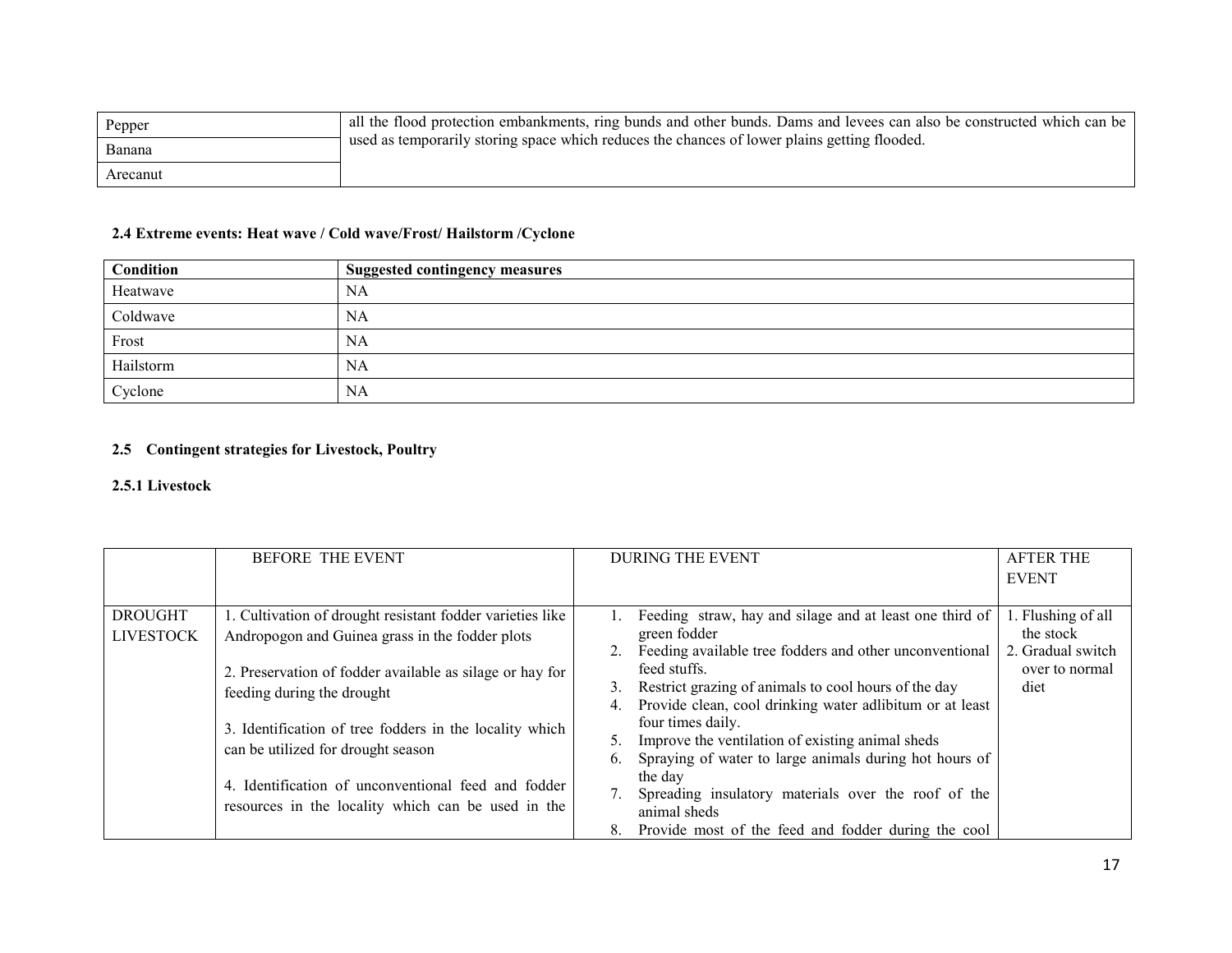|                                     | drought<br>5. Cultivating cereal fodder like maize and sorghum in<br>the now available irrigated tract and preserving it as<br>silage for the drought.<br>6. Identification of fallow wet lands in the area and to<br>go for grass cultivation as to get fodder even during<br>the drought with existing moisture in the soil.<br>Conservation and storage of water in rain<br>harvesting facilities for the drought season. | hours of the day.<br>Use the waste water from the sheds for irrigating the<br>9.<br>fodder plots<br>10. Use the stored water for cooling the animal and washing<br>and restrict the use of good potable water for drinking. |                                                                                                  |
|-------------------------------------|------------------------------------------------------------------------------------------------------------------------------------------------------------------------------------------------------------------------------------------------------------------------------------------------------------------------------------------------------------------------------------------------------------------------------|-----------------------------------------------------------------------------------------------------------------------------------------------------------------------------------------------------------------------------|--------------------------------------------------------------------------------------------------|
| Health and<br>disease<br>management | Vaccination of animals Planting of trees should be<br>done around the shed                                                                                                                                                                                                                                                                                                                                                   | Shed should be clean. Allow cool air to flow inside shed. Proper<br>ventilation of shed.                                                                                                                                    | $\sigma$ f<br>Construction<br>sheds with proper<br>ventilation-<br>cleaning of shed<br>everyday. |

| Heat wave and cold wave        | When heat wave is more cold water spraying. When cold wave is more light full covering of shed. |                                                    |                                                     |            |  |
|--------------------------------|-------------------------------------------------------------------------------------------------|----------------------------------------------------|-----------------------------------------------------|------------|--|
| Shelter/environment management | Construction of sheds with proper<br>ventilation. Planting trees around<br>sheds.               | And feed additives can be given                    | Dung should be removed<br>Cleaning of surroundings. | from pits. |  |
| Health and disease management  | Vaccination providing adequate feed<br>for animals                                              | Mineral mixture and feed additives<br>can be given | Proper feeding of animals                           |            |  |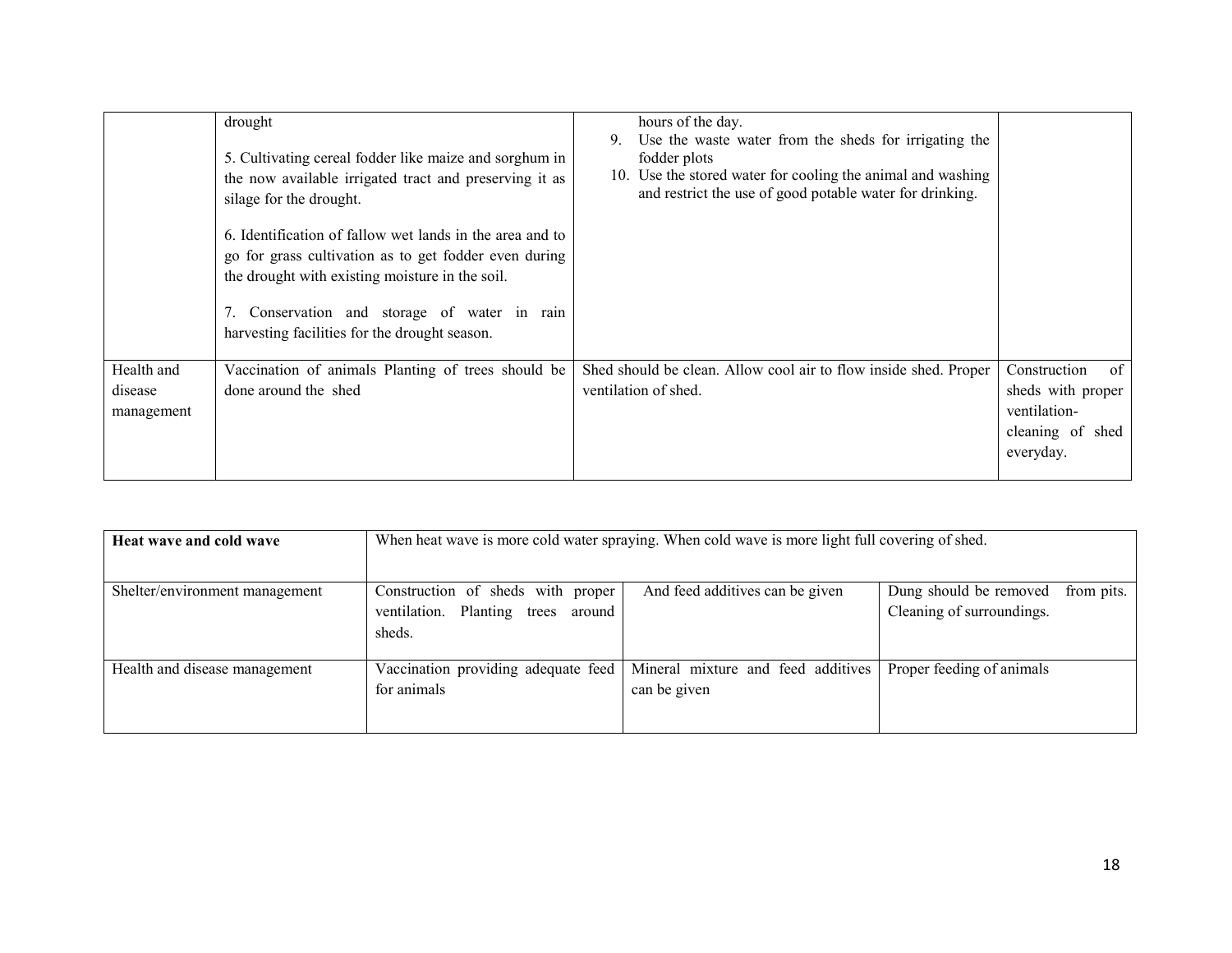### 2.5.2 Poultry

|                               | Before the event                                                                                                              | During the event                                                                                                                                                                                                                                                                                                                                                         | After the event                                    |
|-------------------------------|-------------------------------------------------------------------------------------------------------------------------------|--------------------------------------------------------------------------------------------------------------------------------------------------------------------------------------------------------------------------------------------------------------------------------------------------------------------------------------------------------------------------|----------------------------------------------------|
| Drought – poultry             | 1. Preventive vaccinations against<br>Raniket disease, Fowl pox and<br>infectious bronchitis<br>2. Deworming of all the birds | 1. Provide clean cool drinking water at all<br>times adlibitum<br>2. Addition of anti-stress agents and<br>antioxidants in the feed<br>3. Protection from direct sunlight by<br>curtains on the sides of sheds and<br>otherwise ensuring maximum ventilation<br>4. Insulating material spread over roof<br>5. Supplementation of minerals<br>and<br>vitamins in the feed |                                                    |
| Storage of feed ingredients   | Storing of feed and ingredients                                                                                               | Provide kitchen waste and feed additives<br>vitamin mineral mixtures                                                                                                                                                                                                                                                                                                     | Cultivation of maize and other feed<br>ingredients |
| Drinking water                | Storage of clean drinking water                                                                                               | Provide cold clean water                                                                                                                                                                                                                                                                                                                                                 | Digging of bore wells for drinking<br>water        |
| Health and disease management | Vaccination of birds                                                                                                          | Medicated water and Balanced feed should<br>be given                                                                                                                                                                                                                                                                                                                     | Provide clean coops for shelter                    |
| <b>Floods</b>                 |                                                                                                                               |                                                                                                                                                                                                                                                                                                                                                                          |                                                    |
| Storage of feed ingredients   | Storing of feed and ingredients                                                                                               | Provide balanced feed                                                                                                                                                                                                                                                                                                                                                    | Cultivation of maize and fodder                    |
| Drinking water                | Storage of clean drinking water                                                                                               | Provide clean water                                                                                                                                                                                                                                                                                                                                                      | Construction of tanks and wells                    |
| Health and disease management | Vaccination of birds                                                                                                          | Provide medicated water and feed<br>additives                                                                                                                                                                                                                                                                                                                            | Provide clean coops for shelter                    |
| Cyclone                       |                                                                                                                               |                                                                                                                                                                                                                                                                                                                                                                          |                                                    |
| Storage of feed ingredients   | Storing of feed and ingredients                                                                                               | Provide feed and clean water                                                                                                                                                                                                                                                                                                                                             | Cultivation of maize and other<br>fodder           |
| Drinking water                | Storage of water                                                                                                              | Provide clean feed and water                                                                                                                                                                                                                                                                                                                                             | Construction of wells                              |